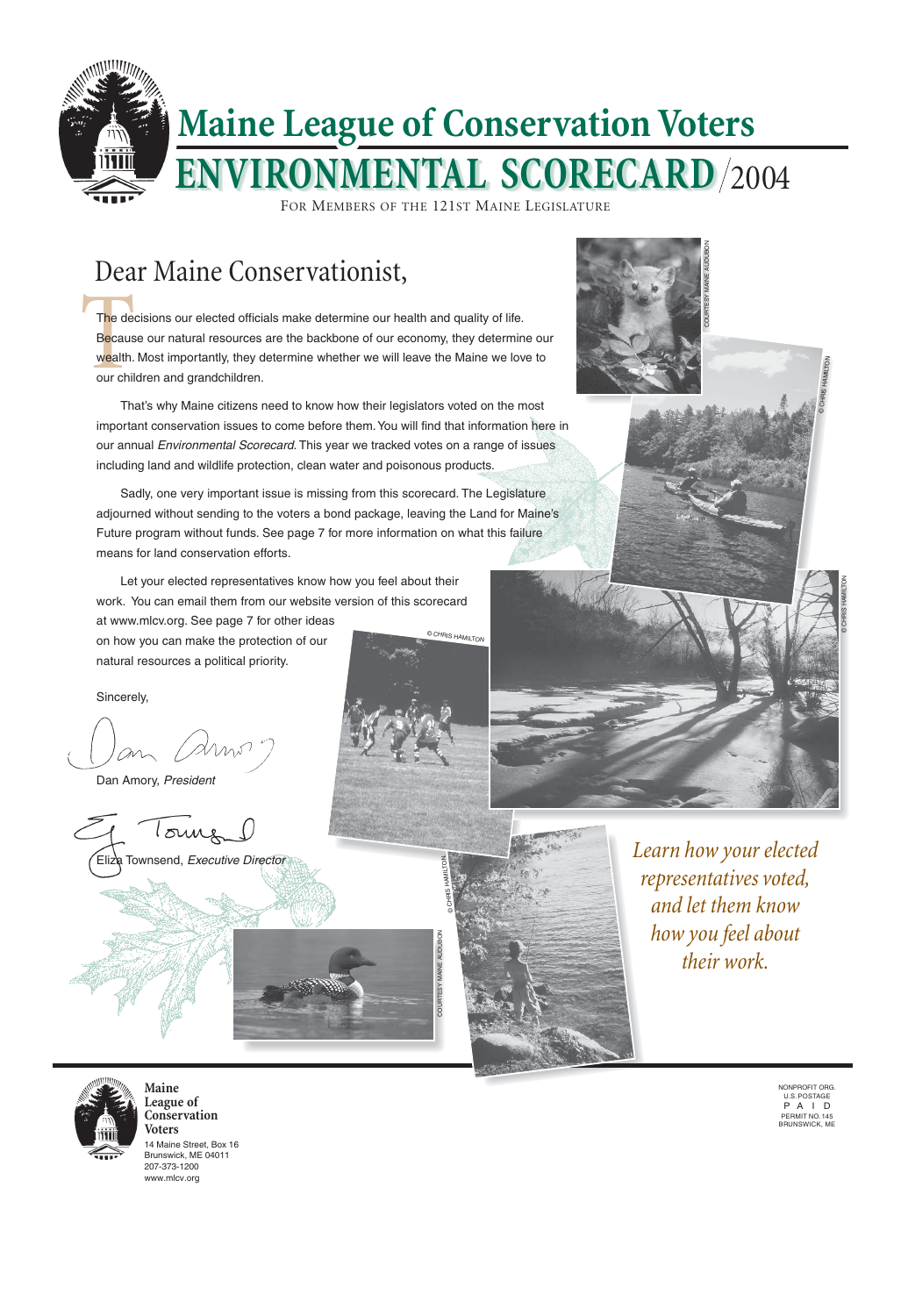# **DESCRIPTION OF VOTES**

## **An Act to Limit the Use of State Funds to Purchase Land or Conservation Easements**

#### **Sponsor: Rep. Henry Joy**

This bill would have meant fewer local properties preserved for farmland, recreation, and boat access. It would have blocked any non-state group from receiving any Land for Maine's Future funds for land conservation, even if the state provided only a portion of the money for the purchase. It also would have prevented a state agency that holds any interest in real estate purchased using LMF funds from contracting for management services. The state benefits from working with partners such as towns and local land trusts. We make our money go further, and ensure that in addition to preserving large and spectacular remote tracts of land, we also protect smaller properties.

#### • **House Roll Call #8**

**Pro-Environment Vote:** YES / Accept Majority Ought Not to Pass Report **House Vote:** March 19, 2003: Yes 86; No 48; Absent 17 **– Final Outcome:** Bill failed

## **An Act to Prohibit Coyote Snaring and Eliminate the Coyote Snaring Program Sponsor: Rep. Linda McKee**

## **LD #348 An Act to Limit State Land Ownership LD #348**<br>An Act to Limit State Land Ownership<br>Sponsor: Sen. Kevin Shorey

As originally proposed, LD #237 would have ended the current coyote snaring program run by the Department of Inland Fish and Wildlife. The program is meant to reduce the coyote population to benefit deer, their prey. The problem is that snares don't discriminate as to what they trap and kill. Bald eagles, classified as a threatened species by the federal government, have been found in snares, as have bobcats, snowshoe hares, and fox. Bear and moose have also been found with snares around their necks and the federally threatened Canada lynx is at risk. The program does little to benefit deer, because coyotes respond to population reduction by increasing their litter size. An amended version of the bill that put the current program rules into law, but did not eliminate coyote snaring, ultimately passed. Since lawmakers had to vote against that version in order to vote to end snaring, a "No" vote was the pro-environment vote in this case.

## **LD #845 An Act to Provide Leadership in Addressing the Threat of Climate Change** The United States of the Burlanes<br>
LD #845<br>
LD #845

• **House Roll Call #24**

**Pro-Environment Vote:** NO / Against Majority Ought to Pass as Amended Report **House Vote:** April 2, 2003: Yes 88; No 51; Absent 12

**– Final Outcome:** Weaker version passed

#### **Sponsor: Sen. Kevin Shorey**

**Pro Environment Vote:** YES / Accept the Majority Ought Not to Pass Report **Senate Vote:** May 21, 2003: Yes 25; No 10

This bill would have hampered conservation by limiting the amount of land that could be owned by the state to 20% of Maine's land area, or 33% of the land area of any one county. It defined land ownership to include conservation easements and development rights. Maine has one of the lowest percentages of publicly owned land in the country and the opportunities we have long enjoyed to fish, hunt and hike on private land are threatened by land sales and increased development. We need more land conservation, not less. Passing LD #348 could have meant that the state would have to pass on acquiring properties, no matter how special, if the cap had already been reached. Support of 2/3rds of the legislature would be required to lift the cap, giving lawmakers veto power over every project to come forward after an arbitrary threshold.

**• Senate Roll Call #29**

**Pro-Environment Vote:** YES / Accept Majority Ought Not to Pass Report **Senate Vote:** April 10, 2003: Yes 21; No 13; Absent 1

**– Final Outcome:** Bill failed

**Sponsor: Rep. Theodore Koffman**

ning the state's waste management and recycling, developing landfill capacity and assisting municipalities with recycling. It also helps municipalities with land use planning, code enforcement, floodplain management, flood mitigation, community development, and certifying code enforcement officers. Its report, The Costs of Sprawl, has become the basis of the state's Smart Growth initiative. The SPO administers the Land for Maine's Future Program and coordinates the implementation of the Gulf of Maine Action Plan. These services would have been jeopardized if the bill had passed.

Under this bill, Maine will do its part to reduce greenhouse gas emissions. The state will adopt an action plan by July 2004; create a greenhouse gas emissions inventory for state-owned facilities and state-funded programs as well as inventory all emissions statewide; participate in a regional greenhouse gas registry and seek to establish carbon emission reduction agreements with businesses and nonprofit organizations. Greenhouse gas emissions are causing global climate change**,** risking severe impacts on our environment, economy and way of life. Scientists are documenting an increase in severe weather conditions, rising sea levels, and the melting of the polar ice cap. Predicted future effects in Maine include increased flooding, smog, and health threats from insects.

• **House Roll Call #94**

**Pro Environment Vote:** YES / Enactment **House Vote:** May 13, 2003: Yes 86; No 60; Absent 5

**LD #94** ✘

**– Final Outcome**: Bill passed

## **An Act to Require State Reimbursements When Laws or Rules Devalue Private Property ("Takings")**

#### **Sponsor: Rep. Henry Joy**

This bill meant to make environmental regulations too costly to implement, and the result would be to undermine protection of our environment and public health. The bill, nearly identical to versions previously defeated, required that landowners be compensated for the loss of value to their property due to state and local regulations. Supporters overlook the fact that a Land Use Mediation Program has existed since 1996. By all reports that program works, and the takings bill is unnecessary.

## **LD #237** ✘

• **House Roll Call #132**

**Pro Environment Vote:** YES / Accept Majority Ought Not to Pass Report **House Vote:** May 20, 2003: Yes 95; No 41; Absent 15

• **Senate Roll Call #70**

**– Final Outcome:** Bill failed

**• House Roll Call # 341**

**Pro-Environment Vote:** No/Against Majority Ought to Pass Report **House Vote:** March 19, 2004: Yes 91; No 41; Absent 19

**• Senate Roll Call #381**

**Pro-Environment Vote:** Yes/Indefinitely Postpone Bill & Papers **Senate Vote:** April 16, 2004: Yes 20; No 15;

**– Final Outcome:** Bill failed

## **LD #1067**

## **An Act to Abolish the State Planning Office**



**Sponsor: Rep. Henry Joy** This bill sought to abolish the State Planning Office. The SPO is responsible for plan-

### **LD # 942 An Act to Create Guidelines to Promote Good Science in Rulemaking Sponsor: Rep. Thomas Saviello** ✘

This sneaky bill sounded reasonable, but was really intended to slow the process by which laws are enforced, and perhaps open rules to litigation. Maine's rulemaking process is already a slow and deliberate one that allows significant public input and requires agencies to explain the basis for the rule. If rules are substantive, they have to be approved by the Maine Legislature. LD #942 required state agencies to provide upon request a list of the "primary sources" of information used in reaching a decision. That would have imposed added paperwork to understaffed agencies, and created a tool to slow the process further – a tool that only insiders would know about. Fortunately the Senate saw through this bill, and defeated it.

• **House Roll Call #70**

**Pro-Environment Vote:** YES / Accept Majority Ought Not to Pass Report **House Vote:** May 6, 2003: Yes 88; No 48; Absent 15

**– Final Outcome:** Bill failed

# **LD #1234**

## **An Act to Protect Moderate-value and High-value Bird Habitats**

**Sponsor: Rep. Sean Faircloth**

Maine's Natural Resources Protection Act requires the Department of Inland Fisheries and Wildlife to map significant wildlife habitat, including the kind that supports wading birds and waterfowl. The information is used by the Department of Environmental Protection in evaluating permits and by municipalities in crafting shore land zoning ordinances; it is essential to ensuring that important wildlife habitats are adequately protected. Because the habitat hasn't been mapped, some towns are creating ordinances using information that is 30 years old. LD #1234 is a directive from the Legislature to the department to fulfill its obligation using the rulemaking process. The debate was an insider one over rulemaking. We tracked the votes on an amendment that required rules to be approved by the Legislature, making a scientific decision into a political one and offering opponents another opportunity to weaken the rules.

• **House Roll Call #213**

**Pro-Environment Vote:** YES / Indefinitely Postpone House Amendment #543 (Sponsor: Rep. Carr)

**House Vote:** June 3, 2003: Yes 73; No 65; Absent 13

**– Final Outcome:** Bill passed without the amendment

2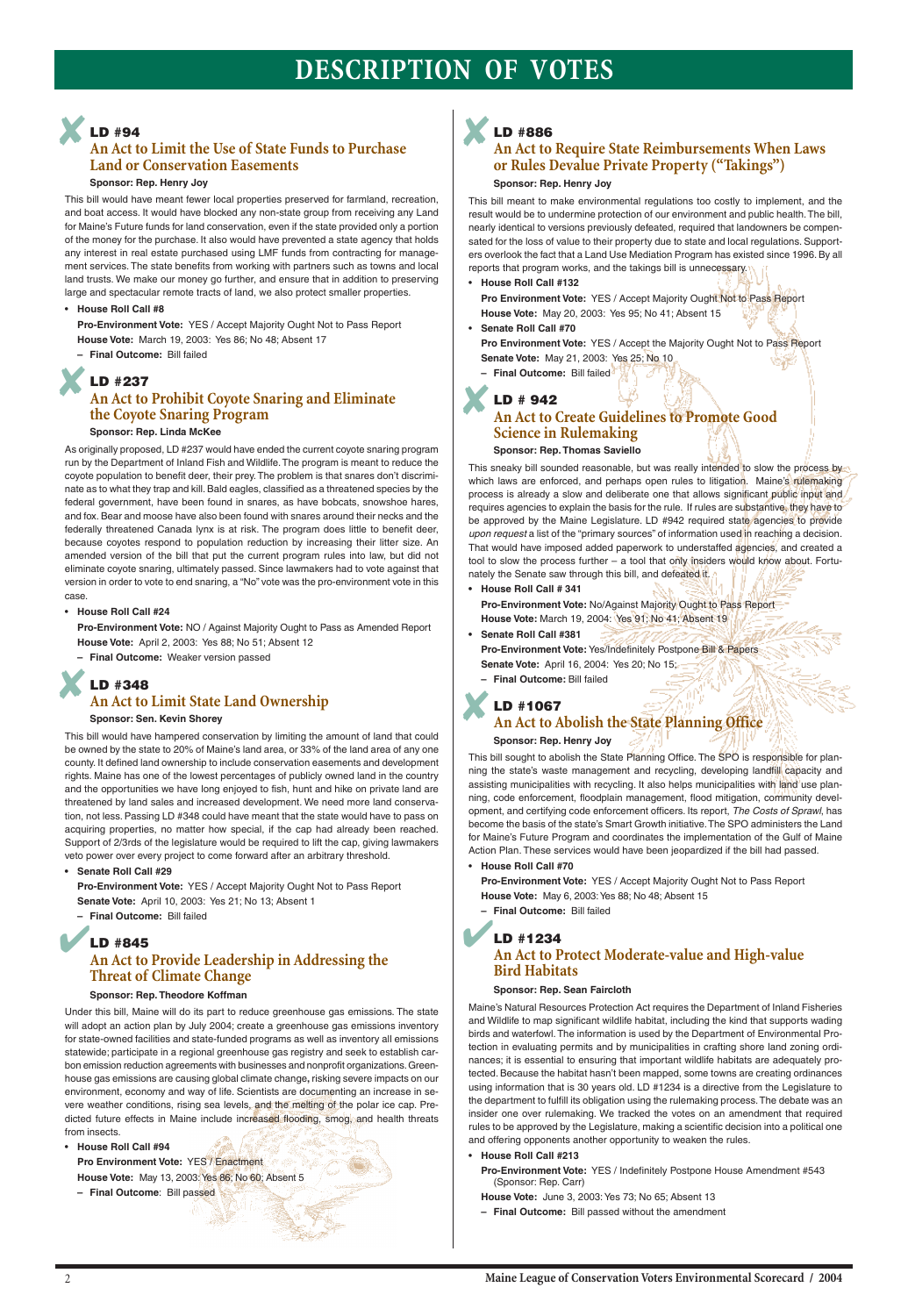# **DESCRIPTION OF VOTES**

#### **Sponsor: Rep. Scott Cowger**

This bill speeds the phase-out of arsenic treated lumber by prohibiting the purchase of this product by retailers by fall 2003 and its re-sale as of April 2004. Arsenic is known to cause cancer, and children are exposed to it when they play on playgrounds and decks built with arsenic-treated lumber. The Maine Bureau of Health found health risks from exposure to arsenic in pressure-treated lumber were just as high as the risks from exposure to arsenic in drinking water. The bill contained a series of other provisions that spread the responsibility for reducing arsenic exposure, including public education and planning to restrict inappropriate disposal of arsenic-treated wood. Opponents tried to weaken the bill by removing the phase out provisions. Voting to defeat the bad amendment was the pro-environment vote.

- **Senate Roll Call #138**
	- **Pro-Environment Vote:** YES / Indefinitely Postpone Senate Amendment #247 (Sponsor: Sen. Weston)

**Senate Vote:** May 29, 2003: Yes 18; No 17

• **House Roll Call #202**

**Pro-Environment Vote:** YES / Indefinitely Postpone House Amendment #545 (Sponsor: Rep. Kaelin)

**House Vote:** June 2, 2003: Yes 73; No 71; Absent 7

**– Final Outcome:** Bill passed without the amendment

#### **Sponsor: Rep. Theodore Koffman**

This bill will help municipalities collect and properly dispose of poisonous substances. The University of Maine estimates that every year Mainers collectively toss into their trash approximately 20 million pounds of hazardous waste, like pesticides, solvents, oil-based paints, chemical cleaning compounds, and antifreeze. Originally the bill placed a fee of 20 cents on paint and pesticides to fund a collection and disposal system for these poisons. Unfortunately Governor Baldacci refused to support the fee. The bill was amended to start the program, using the Waste Reductions and Recycling Fund. That money will run out after the first year, and no plans exist yet on how to continue the program. The Department of Environmental Protection will study potential sources of funding and submit recommendations by January, 2004.

• **House Roll Call #209**

**Pro-Environment Vote:** YES / Enactment **House Vote:** June 3, 2003: Yes 72; No 70; Absent 9 **Final Outcome:** Bill passed with one-year funding

## **Sponsor: Rep. Matthew Dunlap**

In 1998, the Legislature created a process by which towns could regulate the use of personal watercraft or "jet skis" on local bodies of water. That law expired in 2001. LD #1675 would have re-established the law, and expanded it to allow municipalities to make recommendations to the Commissioner of Inland Fisheries and Wildlife to regulate the size and horsepower of any watercraft used on local great ponds. In order to make such a recommendation, the town would have had to undertake significant research, hold a public hearing, offer non-residents the opportunity to comment, and finally have an affirmative vote of the selectmen or council. If a great pond spanned more than one municipality, all towns would have to support the recommendation. The House overwhelmingly supported the bill, but the Senate narrowly defeated it.

**• House Roll Call #418**

**Pro-Environment Vote:** Yes/Accept Minority Ought to Pass Report **House Vote:** April 8, 2004: Yes 74; No 51; Absent 26

- **Senate Roll Call #349**
- 

**Pro-Environment Vote:** No/Oppose Motion to Adhere **Senate Vote:** April 13, 2004: Yes 19; No 16

**– Final Outcome:** Bill Failed

Liquidation harvesting, also known as "cut and run logging," is the practice of buying a parcel of land, stripping it of valuable timber, then selling parcels off for development. Throughout the debate on forestry, all sides have agreed that the practice is wrong, but until now no measures were in place to stop it. A 2003 law required the Department of Conservation to draft rules, and a stakeholder process led to the proposals in LD #1962. Highlights include a requirement to leave half the trees or follow a detailed plan developed by a licensed forester; protections for significant habitat, water quality, exemplary natural communities, and endangered and threatened species; and a range of exemptions to ensure that the rules target the worst offenders.

Every few years the Department of Environmental Protection evaluates rivers in Maine to consider whether they can be upgraded to a higher level of protection. A number of rivers down east were left out of omnibus legislation in 2003, and this bill was introduced to correct that omission. The blueberry industry opposed it on the grounds that the reclassification would prevent water withdrawals for irrigation – an argument that isn't true. That opposition caused a roller-coaster ride for the bill, but it finally passed when local support caused a Washington County legislator to change his position, and persuade others to join him. The result is that several rivers and their tributaries that are important to the survival of the endangered Atlantic Salmon, among other species, will have increased protection.

## **LD #1309 An Act To Protect Human Health by Reducing Exposure to Arsenic** ✔

## **An Act to Protect Public Health and the Environment by Providing for a System of Shared Responsibility for the Safe Collection of Electronic Waste**

**Sponsor: Rep. Ted Koffman**

## **LD #1549 An Act To Fund Municipal Collection of Household Hazardous Waste** ✔

Televisions and computer monitors contain lead, cadmium, and mercury, toxic materials that pose a threat to our environment and to human health. As technology improves and electronic equipment become obsolete, discarded devices mount up, and the hazardous substances in them can end up in our air and groundwater. LD #1892 broke ground by setting up a system for the responsible disposal of used TV's and computers, and requiring manufacturers to bear some of the cost. While the bill had the support of Hewlett-Packard, other manufacturers vigorously fought it and proposed shifting the disposal cost to Maine consumers and taxpayers. Fortunately, the bill prevailed, and beginning in January of 2006 the new system will go into effect.

## **LD # 1675 An Act to Reestablish the Great Ponds Act** ✔

- **House Roll Call # 459**
	- **Pro-Environment Vote:** Yes/Enactment

**House Vote:** April 15, 2004: Yes 82; No 60; Absent 9

**• Senate Roll Call #380**

**Pro-Environment Vote:** Yes/Enactment

- **Senate Vote:** April 16, 2004: Yes 34; No 1;
- **Final Outcome:** Bill passed

## **An Act to Amend the Dissolved Oxygen Standard and the Bacteria Standard for Class C Waters**

**Sponsor: Senator John Martin**

## **LD # 1891 An Act to Reclassify Certain Downeast Waters Sponsor: Rep. Ted Koffman** ✔

This passage of this bill was one of the biggest disappointments of the 121st Legislature. Since 1987, the Department of Environmental Protection (DEP) has required that Class C rivers contain 6.5 parts per million of dissolved oxygen. That standard is necessary for the good health of trout, salmon, and other life that requires oxygen, and every discharger in the state meets that standard or a higher one – with the exception of two paper mills on the Androscoggin River and one on the St. Croix River. The DEP worked for four years to require them to meet the higher standard, but the mills pointed out, correctly, that because it was not established in law, they didn't have to meet it. As originally introduced, LD #1899 put the standard in law, but intense opposition from the industry led to passage of a weaker version. The result is that the Androscoggin and the St. Croix Rivers will be allowed to remain more polluted than any others in the state.

- **House Roll Call #446 Pro-Environment Vote:** Yes/Recede and Concur **House Vote:** April 14, 2004: Yes 75; No 58; Absent 18 **– Final Outcome:** Bill passed
- **LD #1892** ✔

**• House Roll Call #403**

**Pro-Environment Vote:** Yes/Accept Minority Ought to Pass Report **House Vote:** April 7, 2004: Yes 44; No 98; Absent 9

**• Senate Roll Call # 322**

**Pro-Environment Vote:** No/ Oppose Majority Ought to Pass Report

## **LD #1899** ✘

**Senate Vote:** April 5, 2004: Yes 24; No 11

**– Final Outcome:** Weaker version passed

## **Resolve, Regarding Legislative Review of Chapter 23: Standards for Timber Harvesting to Substantially Eliminate Liquidation Harvesting**

**Sponsor: Rep. Linda McKee**

## **LD #1962** ✔

**• House Roll Call # 509**

**Pro-Environment Vote:** Yes, Accept Majority Ought to Pass Report **House Vote:** April 29, 2004: Yes 74; No 59; Absent 18

**• Senate Roll Call #431**

**Pro-Environment Vote:** Yes/Final Passage **Senate Vote:** April 29, 2004: Yes 20; No 15

**– Final Outcome:** Rules passed

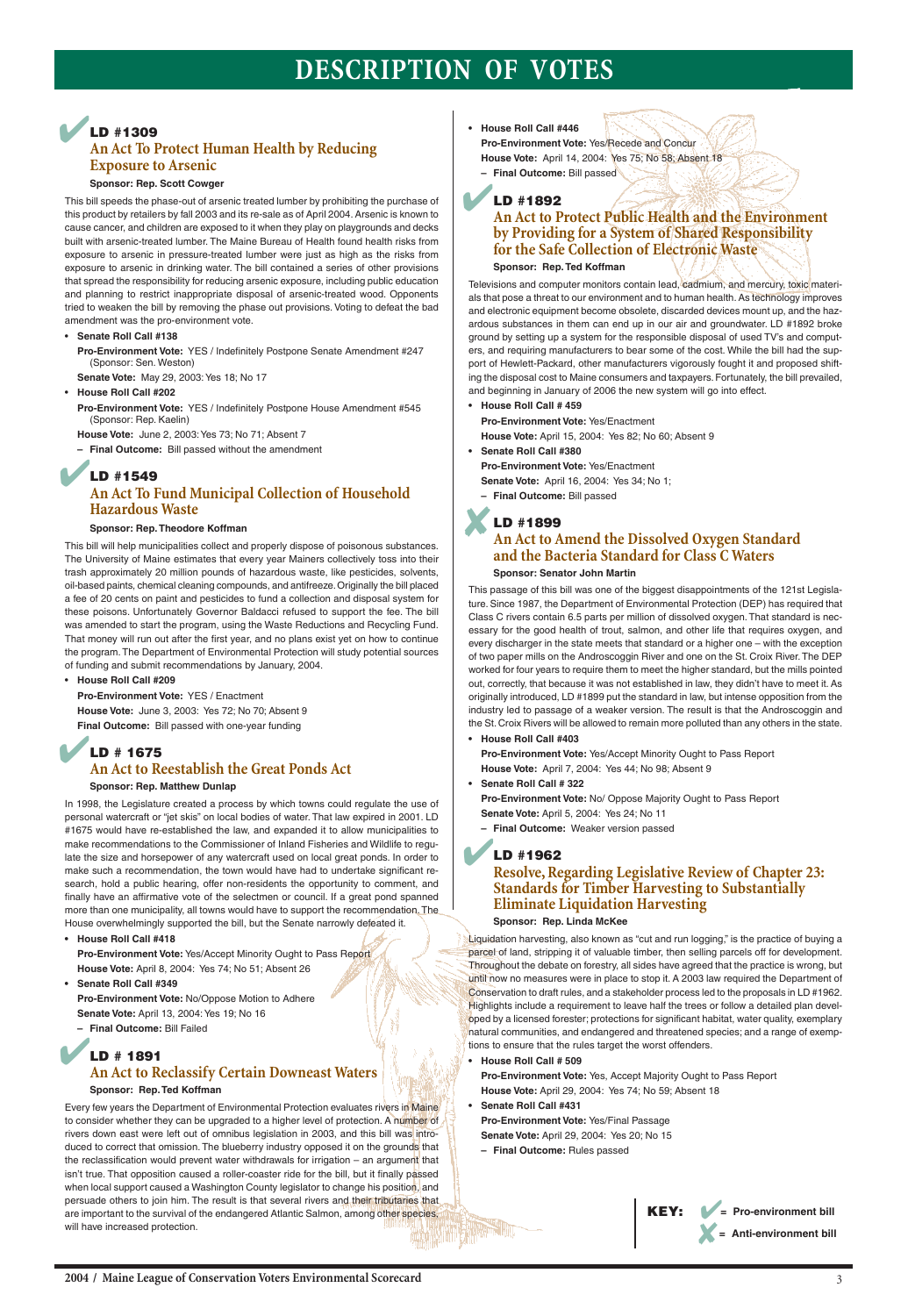**Maine League of Conservation Voters Environmental Scorecard / 2004**

|                                                 |                                |                              |                | <b>Pro-Environmental Votes</b> |                    |                                                      |                                       | 2004 SESSION                                  |                                                      |                                        |                                       | 2003 SESSION                  |                                                  |                                                      |                                       |                                       |                                                      |                                                  |                               |
|-------------------------------------------------|--------------------------------|------------------------------|----------------|--------------------------------|--------------------|------------------------------------------------------|---------------------------------------|-----------------------------------------------|------------------------------------------------------|----------------------------------------|---------------------------------------|-------------------------------|--------------------------------------------------|------------------------------------------------------|---------------------------------------|---------------------------------------|------------------------------------------------------|--------------------------------------------------|-------------------------------|
| <b>NAME</b>                                     | <b>TOWN</b>                    | <b>PARTY</b>                 | 2003-<br>20041 | $2001 -$<br>20021              | 1999-<br>2000      | Rule<br><b>Making</b><br>LD942                       | Great<br><b>Ponds</b><br>LD1675       | <b>Dwneast</b><br>Rivers<br>LD1891            | E-Waste<br>LD1892                                    | Dissolved Cut/Run<br>Oxygen<br>LD 1899 | Logging<br>LD 1962                    | Limit<br>Land<br>LD 94        | Coyote<br>LD 237                                 | Climate<br>Change<br>LD 845                          | <b>Takings</b><br>LD 886              | <b>Planning</b><br>LD 1067            | Bird<br><b>Habitat</b><br>LD 1234                    | <b>Arsenic</b><br>LD 1309                        | Hazard.<br>Waste<br>LD 1549   |
| ADAMS, Herbert                                  | Portland                       | D                            | 100%           | $\star$                        | $\star$            | ÷                                                    | ٠                                     | ٠                                             | $\ddot{}$                                            | ۰.                                     | ٠                                     | ÷                             | $\ddot{}$                                        | $\ddot{}$                                            | ÷                                     | ٠                                     | ÷                                                    | $\ddot{}$                                        | ٠                             |
| <b>ANDREWS, Mary</b>                            | York                           | $\mathsf{R}$                 | 14%            | 27%                            | 42%                | -                                                    | $\overline{\phantom{0}}$              | $\overline{\phantom{0}}$                      | ÷                                                    | -                                      | -                                     | ÷                             | -                                                | -                                                    | -                                     | a                                     | $\qquad \qquad -$                                    | a                                                |                               |
| ANNIS, James                                    | Dover-Foxcroft                 | $\mathsf{R}$                 | 21%            | 55%                            | $\star$            | $\overline{\phantom{0}}$                             | $\qquad \qquad \blacksquare$          | $\overline{\phantom{m}}$                      | $\overline{\phantom{0}}$                             | a                                      | -                                     | ÷                             | $\overline{\phantom{0}}$                         | $\overline{\phantom{m}}$                             | ÷                                     | ÷                                     | $\overline{\phantom{a}}$                             | -                                                |                               |
| ASH, Walter<br>AUSTIN, Susan                    | <b>Belfast</b>                 | D                            | 57%<br>7%      | 73%<br>$\star$                 | $\ast$<br>×        | $\ddot{}$                                            | $+$                                   | -                                             | $\ddot{}$                                            | -                                      | -                                     | $\ddot{}$                     | $\ddot{\phantom{1}}$                             | $\ddot{}$                                            | $\ddot{}$                             | a                                     | $+$                                                  | -                                                | -                             |
| <b>BARSTOW,</b>                                 | Gray<br>Gorham                 | $\mathsf{R}$<br>D            | 93%            | $\star$                        | $\star$            | ÷                                                    | $\overline{\phantom{0}}$<br>$\ddot{}$ | $\ddot{}$                                     | $\ddot{}$                                            | -<br>-                                 | $\overline{\phantom{0}}$<br>$\ddot{}$ | ۰<br>÷                        | ÷.<br>÷                                          | $\qquad \qquad \blacksquare$<br>$\ddot{\phantom{1}}$ | -<br>$\ddot{}$                        | $\ddot{\phantom{1}}$                  | $\overline{\phantom{a}}$<br>$\ddot{}$                | ÷                                                | ÷                             |
| Christopher                                     |                                |                              |                |                                |                    |                                                      |                                       |                                               |                                                      |                                        |                                       |                               |                                                  |                                                      |                                       |                                       |                                                      |                                                  |                               |
| <b>BEAUDETTE, Stephen</b>                       | Biddeford                      | D                            | 100%           | $\star$                        | $\star$            | ÷                                                    | ÷.                                    | $\ddot{}$                                     | $\ddot{}$                                            | ÷.                                     | ÷                                     | $\star$                       | $\star$                                          | $\star$                                              | $\star$                               | $\star$                               | $\star$                                              | $\star$                                          | $\star$                       |
| <b>BENNETT, Philip</b>                          | Caribou                        | D                            | 71%            | $\star$                        | $\star$            | $\ddot{}$                                            | $+$                                   | $\ddot{}$                                     | $\ddot{}$                                            | a                                      | $\ddot{}$                             | $\ddot{}$                     | $\qquad \qquad$                                  | $\ddot{}$                                            | $\ddot{}$                             | $\ddot{}$                             | $\qquad \qquad -$                                    | a                                                | $\ddot{}$                     |
| <b>BERRY, Donald</b><br><b>BERUBE, Robert</b>   | Belmont                        | R                            | $0\%$<br>0%    | 9%<br>$\star$                  | 42%<br>$\star$     | $\overline{\phantom{0}}$<br>$\overline{\phantom{0}}$ | $\qquad \qquad -$                     | $\overline{\phantom{m}}$                      |                                                      | -                                      | $\overline{\phantom{0}}$              | ۰                             | $\qquad \qquad -$                                | $\qquad \qquad -$                                    | a                                     | $\qquad \qquad -$                     | a                                                    | $\overline{\phantom{0}}$                         | a                             |
| BIERMAN, Leonard                                | Lisbon<br>Sorrento             | $\mathsf{R}$<br>$\mathsf{R}$ | $0\%$          | $\star$                        | $\star$            | a                                                    | a<br>a                                | $\qquad \qquad -$<br>$\overline{\phantom{a}}$ | $\overline{\phantom{0}}$<br>$\overline{\phantom{a}}$ | -<br>$\overline{\phantom{0}}$          | -<br>$\overline{\phantom{0}}$         | a<br>a                        | -<br>$\qquad \qquad -$                           | $\qquad \qquad$<br>$\overline{\phantom{m}}$          | -<br>a                                | a<br>$\qquad \qquad -$                | -<br>$\overline{\phantom{a}}$                        | $\qquad \qquad -$<br>$\overline{\phantom{m}}$    | $\overline{\phantom{0}}$      |
| <b>BLANCHETTE, Patricia</b>                     | <b>Bangor</b>                  | D                            | 79%            | 73%                            | $\star$            | $\overline{\phantom{0}}$                             | $\ddot{}$                             | $\ddot{}$                                     | $\ddot{\phantom{1}}$                                 | -                                      | $\ddot{}$                             | $\ddot{}$                     | -                                                | $\pm$                                                | $\ddot{}$                             | $\ddot{}$                             | $\ddot{}$                                            | $\ddot{\phantom{1}}$                             | $\ddot{}$                     |
| <b>BLISS, Lawrence</b>                          | South Portland                 | D                            | 86%            | 82%                            | $\star$            | $\overline{\phantom{0}}$                             | ÷                                     | $\ddot{\phantom{1}}$                          | $\ddot{}$                                            | ÷.                                     | $\ddot{}$                             | ÷                             | $\qquad \qquad -$                                | $\ddot{\phantom{1}}$                                 | ÷                                     | ÷                                     | $\ddot{}$                                            | $\ddot{}$                                        | ÷                             |
| <b>BOWEN, Stephen</b>                           | Rockport                       | $\mathsf R$                  | 21%            | $\star$                        | $\star$            | $\overline{\phantom{0}}$                             | -                                     | $\overline{\phantom{0}}$                      | $\overline{\phantom{0}}$                             | -                                      | -                                     | ۰                             | $\ddot{}$                                        | $\ddot{}$                                            | -                                     | ÷                                     | $\qquad \qquad -$                                    | -                                                | -                             |
| BOWLES, David                                   | Sanford                        | R                            | $0\%$          | $0\%$                          | 33%                | $\overline{\phantom{0}}$                             | $\qquad \qquad -$                     | $\overline{\phantom{m}}$                      | $\qquad \qquad -$                                    | -                                      | $\overline{\phantom{0}}$              | ۰                             | $\qquad \qquad -$                                | $\overline{\phantom{m}}$                             | -                                     | $\overline{\phantom{0}}$              | $\overline{\phantom{a}}$                             | $\overline{\phantom{0}}$                         | $\overline{\phantom{0}}$      |
| <b>BRANNIGAN, Joseph</b>                        | Portland                       | D                            | 79%            | 100%                           | $\star$            | -                                                    | $+$                                   | $\ddot{}$                                     | $\ddot{}$                                            | $+$                                    | $\ddot{}$                             | $\ddot{}$                     | $\qquad \qquad -$                                | $\pm$                                                | ÷                                     | $\ddot{}$                             | a                                                    | $\ddot{}$                                        | $\ddot{}$                     |
| <b>BREAULT, Bonita</b><br><b>BROWN, Richard</b> | Buxton<br><b>South Berwick</b> | D<br>$\mathsf R$             | 71%<br>29%     | $\star$<br>$\star$             | $\star$<br>$\star$ | a<br>-                                               | ÷<br>-                                | a<br>-                                        | $\ddot{}$<br>$+$                                     | -<br>-                                 | ÷<br>-                                | ÷<br>-                        | $\ddot{}$<br>$\ddot{\phantom{1}}$                | $\ddot{}$<br>$\qquad \qquad -$                       | ÷<br>$\ddot{}$                        | ÷<br>$\ddot{}$                        | a<br>-                                               | $\ddot{}$<br>$\qquad \qquad -$                   | ÷<br>$\overline{\phantom{0}}$ |
| <b>BROWNE, William</b>                          | Vassalboro                     | R                            | 7%             | $\star$                        | $\star$            | $\overline{\phantom{m}}$                             | a                                     | $\overline{\phantom{a}}$                      | $\overline{\phantom{a}}$                             | -                                      | -                                     | $\overline{\phantom{0}}$      | $\overline{\phantom{m}}$                         | $\overline{\phantom{m}}$                             | ÷                                     | $\qquad \qquad -$                     | a                                                    | $\overline{\phantom{m}}$                         |                               |
| BRUNO, Joseph                                   | Raymond                        | $\overline{R}$               | 14%            | 45%                            | 66%                | $\overline{\phantom{0}}$                             | $\overline{\phantom{0}}$              | $\overline{\phantom{0}}$                      | $\overline{\phantom{0}}$                             | $\overline{\phantom{0}}$               | -                                     | $\ddot{}$                     | $\overline{\phantom{0}}$                         | $\qquad \qquad$                                      | $\ddot{}$                             | $\overline{\phantom{0}}$              | $\qquad \qquad -$                                    | $\overline{\phantom{0}}$                         |                               |
| BRYANT-DESCHENES,                               | Turner                         | R                            | 7%             | $\star$                        | $\star$            | $\overline{\phantom{0}}$                             | ۰                                     | $\overline{\phantom{0}}$                      |                                                      | a                                      | $\overline{\phantom{0}}$              | a                             | ÷.                                               | $\overline{\phantom{0}}$                             | -                                     | a                                     | $\overline{\phantom{m}}$                             |                                                  |                               |
| Jean                                            |                                |                              |                |                                |                    |                                                      |                                       |                                               |                                                      |                                        |                                       |                               |                                                  |                                                      |                                       |                                       |                                                      |                                                  |                               |
| <b>BULL, Thomas</b><br><b>BUNKER, George</b>    | Freeport<br>Kossuth Tnshp      | D<br>D                       | 100%<br>57%    | 100%<br>73%                    | 100%<br>$\star$    | $\ddot{}$<br>÷                                       | $\ddot{}$<br>a                        | $\ddot{}$<br>$\overline{\phantom{m}}$         | $\pm$<br>a                                           | $\ddot{}$<br>$\overline{\phantom{0}}$  | $\ddot{}$<br>$\overline{\phantom{0}}$ | $\ddot{}$<br>÷                | $\ddot{\phantom{1}}$<br>$\overline{\phantom{m}}$ | $\ddot{}$<br>$\ddot{}$                               | $\ddot{}$<br>÷                        | $\ddot{}$<br>÷                        | $\ddot{}$<br>$\ddot{}$                               | $\ddot{\phantom{1}}$<br>÷.                       | $\ddot{}$<br>÷                |
| CAMPBELL, James                                 | <b>Newfield</b>                | $\overline{R}$               | 14%            | $\star$                        | $\star$            | -                                                    | -                                     | -                                             | $\ddot{}$                                            | -                                      | -                                     | ÷                             | -                                                | -                                                    | -                                     | $\overline{\phantom{0}}$              | -                                                    | -                                                |                               |
| CANAVAN, Marilyn                                | Waterville                     | D                            | 100%           | 73%                            | $\star$            | ÷                                                    | ÷                                     | $+$                                           | $\ddot{}$                                            | ÷.                                     | ٠                                     | ÷                             | $\ddot{}$                                        | $\ddot{}$                                            | ÷                                     | ÷                                     | ÷                                                    | $\ddot{}$                                        | ÷                             |
| <b>CARR, Roderick</b>                           | Lincoln                        | $\mathsf{R}$                 | $0\%$          | 9%                             | 25%                | a                                                    | -                                     | $\qquad \qquad -$                             | $\overline{\phantom{0}}$                             | -                                      | -                                     | -                             | -                                                | $\qquad \qquad -$                                    | -                                     | -                                     | -                                                    | -                                                |                               |
| CHURCHILL, Eugene                               | Orland                         | R                            | 7%             | $\star$                        | $\star$            | $\overline{\phantom{0}}$                             | $\overline{\phantom{m}}$              | $\overline{\phantom{m}}$                      | $\overline{\phantom{0}}$                             | $\overline{\phantom{0}}$               | $\overline{\phantom{0}}$              | ۰                             | $\overline{\phantom{0}}$                         | $\overline{\phantom{m}}$                             | $\overline{\phantom{0}}$              | $\overline{\phantom{0}}$              | $\ddot{}$                                            | $\overline{\phantom{a}}$                         |                               |
| CHURCHILL, John                                 | Washburn                       | $\mathsf{R}$                 | 0%             | $\star$                        | $\star$            | -                                                    | -                                     | -                                             | $\overline{\phantom{0}}$                             | -                                      | a                                     | -                             | -                                                | -                                                    | -                                     | $\overline{\phantom{0}}$              | $\overline{\phantom{0}}$                             | -                                                |                               |
| CLARK, Joseph                                   | Millinocket<br>Scarborough     | D                            | 21%            | 36%                            | 17%                | ÷                                                    | $\overline{\phantom{0}}$              | $\overline{\phantom{0}}$                      | $\qquad \qquad$                                      | $\overline{\phantom{0}}$               | $\overline{\phantom{0}}$              | $\overline{\phantom{0}}$      | $\overline{\phantom{0}}$                         | $\overline{\phantom{0}}$                             | ÷                                     | $\overline{\phantom{0}}$              | $\overline{\phantom{a}}$                             | ÷                                                |                               |
| CLOUGH, Harold<br>COLLINS, Ronald               | Wells                          | $\overline{R}$<br>R          | 0%<br>14%      | 0%<br>0%                       | 25%<br>33%         | -<br>$\qquad \qquad -$                               | ۰<br>a                                | -<br>$\ddot{\phantom{1}}$                     | $\overline{\phantom{0}}$                             | -<br>$\overline{\phantom{0}}$          | -<br>-                                | ۰<br>÷                        | $\overline{\phantom{0}}$                         | -<br>$\overline{\phantom{a}}$                        | -<br>$\overline{\phantom{0}}$         | $\overline{\phantom{0}}$              | $\overline{\phantom{0}}$<br>$\overline{\phantom{a}}$ | $\overline{\phantom{0}}$                         |                               |
| <b>COLWELL, Patrick</b>                         | Gardiner                       | D                            | 71%            | 100%                           | 66%                | -                                                    | a                                     | $\ddot{}$                                     | $\ddot{\phantom{1}}$                                 | a                                      | $\ddot{}$                             | ÷                             | -                                                | $\ddot{}$                                            | $\ddot{}$                             | $\ddot{}$                             | $\ddot{}$                                            | $\ddot{}$                                        | ÷                             |
| COURTNEY, Jonathan                              | Sanford                        | $\mathsf{R}$                 | $0\%$          | $\star$                        | $\star$            | $\overline{\phantom{0}}$                             | $\qquad \qquad -$                     | a                                             | $\overline{\phantom{0}}$                             | -                                      | -                                     | $\overline{\phantom{0}}$      | $\qquad \qquad$                                  | $\overline{\phantom{a}}$                             | -                                     | $\overline{\phantom{0}}$              | $\overline{\phantom{a}}$                             | $\overline{\phantom{0}}$                         |                               |
| COWGER, Scott                                   | Hallowell                      | D                            | 79%            | 100%                           | 92%                | a                                                    | $+$                                   | $\ddot{}$                                     | $\pm$                                                | $\ddot{}$                              | $\ddot{}$                             | a                             | $\ddot{\phantom{1}}$                             | a                                                    | $\ddot{}$                             | $+$                                   | $+$                                                  | $\ddot{}$                                        | $\ddot{}$                     |
| CRAVEN, Margaret                                | Lewiston                       | D                            | 86%            | $\star$                        | $\star$            | $\ddot{}$                                            | a                                     | $\ddot{}$                                     | $\ddot{}$                                            | ÷.                                     | a                                     | $\ddot{}$                     | $\ddot{}$                                        | $\ddot{\phantom{1}}$                                 | ÷                                     | ÷                                     | $\ddot{}$                                            | $\ddot{}$                                        | ٠                             |
| <b>CRESSEY, Philip</b>                          | <b>Baldwin</b>                 | $\mathsf{R}$                 | 7%             | 9%<br>$\star$                  | $\star$<br>$\star$ | -                                                    | $\ddot{}$                             | $\qquad \qquad -$                             | $\overline{\phantom{0}}$                             | -                                      | -                                     | ۰                             | -                                                | -                                                    | -                                     | $\overline{\phantom{0}}$              | $\qquad \qquad -$                                    | -                                                | $\overline{\phantom{0}}$      |
| CROSTHWAITE, Robt.<br><b>CUMMINGS, Glenn</b>    | Ellsworth<br>Portland          | $\mathsf{R}$<br>D            | $0\%$<br>93%   | 91%                            | $\star$            | $\overline{\phantom{0}}$<br>-                        | $\overline{\phantom{0}}$<br>$\ddot{}$ | $\overline{\phantom{a}}$<br>$\ddot{}$         | $\overline{\phantom{0}}$<br>$\pm$                    | $\overline{\phantom{0}}$<br>$\ddot{}$  | $\overline{\phantom{0}}$<br>$\ddot{}$ | ۰<br>$\ddot{}$                | $\overline{\phantom{0}}$<br>$\ddot{\phantom{1}}$ | $\overline{\phantom{a}}$<br>$\ddot{}$                | $\overline{\phantom{0}}$<br>$\ddot{}$ | $\overline{\phantom{0}}$<br>$\ddot{}$ | $\overline{\phantom{m}}$<br>$\ddot{}$                | $\overline{\phantom{a}}$<br>$\ddot{\phantom{1}}$ | $\ddot{}$                     |
| <b>CURLEY, Darlene</b>                          | Scarborough                    | R                            | 7%             | $\star$                        | $\star$            | $\overline{\phantom{0}}$                             | $\overline{\phantom{0}}$              | $\qquad \qquad -$                             | $\overline{\phantom{0}}$                             | $\overline{\phantom{0}}$               | $\overline{\phantom{0}}$              | $\ddot{}$                     | $\overline{\phantom{0}}$                         | $\overline{\phantom{a}}$                             | $\overline{\phantom{0}}$              | $\overline{\phantom{0}}$              | a                                                    | $\overline{\phantom{m}}$                         | a                             |
| DAIGLE, Robert                                  | Arundel                        | $\mathsf{R}$                 | 29%            | 55%                            | 66%                | -                                                    | -                                     | -                                             | $\overline{\phantom{0}}$                             | -                                      | -                                     | ÷                             | -                                                | $\ddot{}$                                            | $\ddot{}$                             | ÷                                     | -                                                    | $\overline{\phantom{0}}$                         |                               |
| DAVIS, Gerald                                   | Falmouth                       | $\mathsf{R}$                 | 71%            | 55%                            | 58%                | $\qquad \qquad -$                                    | ÷                                     | ٠                                             | $\ddot{}$                                            | ÷.                                     | ٠                                     | ÷                             | $\ddot{}$                                        | $\ddot{}$                                            | ÷                                     | $\overline{\phantom{0}}$              | $\overline{\phantom{a}}$                             | a                                                | ÷                             |
| <b>DUDLEY, Benjamin</b>                         | Portland                       | D                            | 86%            | 100%                           | 100%               | $\ddot{}$                                            | $+$                                   | a                                             | $\ddot{\phantom{1}}$                                 | $\ddot{}$                              | $\ddot{}$                             | $\ddot{}$                     | $\ddot{\phantom{1}}$                             | a                                                    | $\ddot{}$                             | $+$                                   | $+$                                                  | $\ddot{\phantom{1}}$                             | $\ddot{\phantom{1}}$          |
| DUGAY, Edward                                   | Cherryfield                    | D                            | 43%            | 9%                             | 42%                | a                                                    | a                                     | $\ddot{}$                                     | $\ddot{}$                                            | $\overline{\phantom{0}}$               | $\ddot{}$                             | a                             | $\qquad \qquad -$                                | $\ddot{\phantom{1}}$                                 | a                                     | ÷                                     | $\ddot{}$                                            | a                                                |                               |
| <b>DUNLAP, Matthew</b><br>DUPLESSIE, Robert     | Old Town<br>Westbrook          | D<br>D                       | 93%<br>79%     | 82%<br>100%                    | 83%<br>83%         | $\ddot{}$<br>$\overline{\phantom{0}}$                | $\ddot{}$<br>$\ddot{}$                | ÷<br>$\ddot{}$                                | $\ddot{\phantom{1}}$<br>$\ddot{\phantom{1}}$         | $\ddot{}$<br>$\overline{\phantom{0}}$  | $\ddot{}$<br>$\ddot{}$                | $\ddot{}$<br>÷                | -<br>$\qquad \qquad -$                           | $\ddot{}$<br>$\ddot{}$                               | $\ddot{}$<br>÷                        | $\ddot{}$<br>÷                        | ÷<br>$\ddot{}$                                       | $\ddot{\phantom{1}}$<br>$\ddot{\phantom{1}}$     | $\ddot{}$<br>÷                |
| <b>DUPREY, Brian</b>                            | Hampden                        | $\overline{R}$               | 7%             | $0\%$                          | $\star$            | -                                                    | -                                     | $\overline{\phantom{a}}$                      | $\overline{\phantom{a}}$                             | -                                      | a                                     | -                             | $\overline{\phantom{a}}$                         | $\overline{\phantom{m}}$                             | $\ddot{}$                             | -                                     | $\qquad \qquad -$                                    | $\overline{\phantom{0}}$                         | $\overline{\phantom{a}}$      |
| DUPREY, Guy                                     | Medway                         | D                            | 64%            | $\star$                        | $\star$            | $\ddot{}$                                            | $\qquad \qquad -$                     | $\ddot{\phantom{1}}$                          | $\ddot{\phantom{1}}$                                 | -                                      | $\ddot{}$                             | ۰                             | a                                                | $\ddot{}$                                            | $\ddot{}$                             | $\ddot{}$                             | $\ddot{}$                                            | $\ddot{\phantom{1}}$                             |                               |
| EARLE, William                                  | Damariscotta                   | D                            | 79%            | $\star$                        | $\star$            | $\overline{\phantom{0}}$                             | $\ddot{}$                             | $\ddot{}$                                     | a                                                    | $\ddot{}$                              | $\ddot{}$                             | $\ddot{}$                     | -                                                | $\ddot{\phantom{1}}$                                 | $\ddot{}$                             | $\ddot{}$                             | $\ddot{}$                                            | $\ddot{}$                                        | ÷                             |
| EDER, John                                      | Portland                       | G                            | 93%            | $\star$                        | $\star$            | ÷                                                    | ÷                                     | $\ddot{}$                                     | $\ddot{}$                                            | $\ddot{}$                              | ٠                                     | ÷                             | $\ddot{}$                                        | $\ddot{}$                                            | $\overline{\phantom{0}}$              | ÷                                     | $\ddot{}$                                            | $\ddot{}$                                        | ÷                             |
| FAIRCLOTH, Sean                                 | <b>Bangor</b>                  | D                            | 100%           | $\star$                        | $\star$            | $\ddot{}$                                            | $+$                                   | $\ddot{}$                                     | $\pm$                                                | $\ddot{}$                              | $\ddot{}$                             | $\ddot{}$                     | $\ddot{\phantom{1}}$                             | $\ddot{}$                                            | $\ddot{}$                             | $\ddot{}$                             | $\ddot{}$                                            | $\ddot{}$                                        | $\ddot{}$                     |
| FINCH, Edward<br>FISCHER, Jeremy                | Fairfield<br>Presque Isle      | D<br>D                       | 64%<br>57%     | $\star$<br>$\star$             | $\star$<br>$\star$ | $\overline{\phantom{0}}$<br>-                        | ÷<br>a                                | $\ddot{}$                                     | $\overline{\phantom{0}}$<br>$\overline{\phantom{0}}$ | $\overline{\phantom{0}}$<br>-          | $\ddot{}$<br>-                        | $\ddot{}$<br>$\ddot{}$        | $\qquad \qquad -$<br>$\qquad \qquad -$           | $\ddot{\phantom{1}}$                                 | ÷<br>$\ddot{}$                        | ÷<br>$\ddot{}$                        | $\ddot{}$<br>$\ddot{}$                               | $\ddot{\phantom{1}}$<br>$\ddot{\phantom{1}}$     | $\ddot{\phantom{1}}$          |
| FLETCHER, Kenneth                               | Winslow                        | $\mathsf{R}$                 | 7%             | $\star$                        | $\star$            | $\overline{\phantom{0}}$                             | $\overline{\phantom{0}}$              | ÷<br>$\overline{\phantom{m}}$                 | $\overline{\phantom{0}}$                             | $\overline{\phantom{0}}$               | a                                     | ÷                             | $\qquad \qquad -$                                | $\ddot{}$<br>$\overline{\phantom{m}}$                | a                                     | $\overline{\phantom{a}}$              | a                                                    | $\overline{\phantom{m}}$                         | a                             |
| GAGNE-FRIEL, Rosita                             | <b>Buckfield</b>               | D                            | 86%            | 82%                            | 92%                | $\ddot{}$                                            | a                                     | $\ddot{}$                                     | $\pm$                                                | -                                      | $\ddot{}$                             | $\ddot{}$                     | $\ddot{\phantom{1}}$                             | $\ddot{\phantom{1}}$                                 | $\ddot{}$                             | $\ddot{}$                             | $\ddot{}$                                            | $\ddot{\phantom{1}}$                             | $\ddot{\phantom{1}}$          |
| GERZOFSKY, Stan                                 | <b>Brunswick</b>               | D                            | 86%            | 91%                            | $\star$            | ÷                                                    | ÷                                     | $\ddot{}$                                     | $\ddot{}$                                            | ÷.                                     | $\ddot{}$                             | ÷                             | a                                                | $\ddot{\phantom{1}}$                                 | a                                     | ÷                                     | $\ddot{}$                                            | $\ddot{\phantom{1}}$                             | ÷                             |
| GLYNN, Kevin                                    | <b>South Portland</b>          | $\overline{R}$               | 7%             | 9%                             | 25%                | -                                                    | -                                     | $\overline{\phantom{0}}$                      | $\ddot{\phantom{1}}$                                 | -                                      | -                                     | ۰                             | -                                                | $\qquad \qquad$                                      | $\overline{\phantom{0}}$              | $\overline{\phantom{0}}$              | -                                                    | $\qquad \qquad -$                                |                               |
| GOODWIN, Albion                                 | Pembroke                       | D                            | 21%            | 9%                             | 33%                | ÷                                                    | $\qquad \qquad -$                     | $\overline{\phantom{a}}$                      | a                                                    | $\ddot{}$                              | $\overline{\phantom{0}}$              | a                             | $\overline{\phantom{0}}$                         | a                                                    | a                                     | a                                     | $\overline{\phantom{a}}$                             | $\ddot{}$                                        |                               |
| <b>GREELEY, Christian</b><br>GROSE, Carol       | Levant<br>Woolwich             | $\mathsf{R}$<br>D            | $0\%$<br>79%   | $\star$<br>$\star$             | $\star$<br>$\star$ | a                                                    | a<br>$\ddot{}$                        | a<br>$\ddot{}$                                | a<br>$\ddot{}$                                       | a<br>÷.                                | a<br>$\ddot{}$                        | -<br>a                        | -<br>$\ddot{\phantom{1}}$                        | $\qquad \qquad -$<br>$\ddot{}$                       | a<br>÷                                | -<br>$\ddot{}$                        | -<br>$\ddot{}$                                       | -<br>$\ddot{\phantom{1}}$                        | -<br>a                        |
| HATCH, Paul                                     | Skowhegan                      | D                            | 86%            | 64%                            | $\star$            | -                                                    | $\ddot{}$                             | ÷                                             | $\ddot{\phantom{1}}$                                 | -                                      | $\ddot{}$                             | $\ddot{}$                     | $\ddot{}$                                        | $\pm$                                                | $\ddot{}$                             | $\ddot{}$                             | ÷                                                    | $\ddot{}$                                        | ÷                             |
| HEIDRICH, Theodore                              | Oxford                         | $\mathsf{R}$                 | $0\%$          | 9%                             | 42%                | $\qquad \qquad -$                                    | $\qquad \qquad -$                     | $\overline{\phantom{m}}$                      | $\overline{\phantom{0}}$                             | $\overline{\phantom{0}}$               | -                                     | ۰                             | $\overline{\phantom{0}}$                         | $\overline{\phantom{a}}$                             | -                                     | $\overline{\phantom{0}}$              | $\overline{\phantom{a}}$                             | $\overline{\phantom{0}}$                         |                               |
| HONEY, Ken                                      | Boothbay                       | $\overline{R}$               | 7%             | 45%                            | 66%                | -                                                    | -                                     | $\qquad \qquad -$                             | $\overline{\phantom{a}}$                             | -                                      | $\qquad \qquad -$                     | $\ddot{}$                     | -                                                | $\qquad \qquad -$                                    | -                                     | -                                     | -                                                    | $\qquad \qquad -$                                |                               |
| HOTHAM, Randy                                   | Dixfield                       | R                            | 21%            | $\star$                        | $\star$            | $\overline{\phantom{0}}$                             | $\qquad \qquad -$                     | $\overline{\phantom{m}}$                      | $\ddot{}$                                            | -                                      | -                                     | a                             | $\qquad \qquad -$                                | a                                                    | ÷                                     | $\overline{\phantom{0}}$              | $\overline{\phantom{m}}$                             | $\overline{\phantom{m}}$                         | ÷                             |
| <b>HUTTON, Deborah</b>                          | Bowdoinham                     | D                            | 100%           | 91%                            | $\ast$             | $\ddot{}$                                            | $+$                                   | $\ddot{}$                                     | $\ddot{\phantom{1}}$                                 | ÷                                      | ÷                                     | ÷                             | $\ddot{}$                                        | ÷                                                    | $\ddot{}$                             | $\ddot{}$                             | $\ddot{}$                                            | ÷                                                |                               |
| JACKSON, Troy<br>JACOBSEN, Lawrence             | Fort Kent<br>Waterboro         | D<br>$\mathsf{R}$            | 57%<br>7%      | $\star$                        | $\star$            | $\overline{\phantom{0}}$<br>-                        | ÷<br>-                                | ÷<br>-                                        | $\ddot{}$<br>-                                       | -<br>-                                 | ÷<br>a                                | $\overline{\phantom{0}}$<br>- | $\overline{\phantom{0}}$<br>-                    | ÷<br>$\qquad \qquad -$                               | $\qquad \qquad -$                     | ÷<br>-                                | $\overline{\phantom{a}}$<br>-                        | ÷<br>-                                           | $\ddot{}$<br>-                |
| JENNINGS, Rodney                                | Leeds                          | D                            | 57%            | $\star$                        | $\star$            | $\ddot{}$                                            | a                                     | $\ddot{}$                                     | $\overline{\phantom{m}}$                             | -                                      | a                                     | $\ddot{}$                     | $\qquad \qquad -$                                | $\ddot{}$                                            | $\ddot{}$<br>÷                        | ÷.                                    | $\ddot{}$                                            | ÷                                                |                               |
| JODREY, Arlan                                   | Bethel                         | ${\sf R}$                    | 7%             | 18%                            | 33%                | -                                                    | a                                     | a                                             | -                                                    | a                                      | -                                     | ٠                             | -                                                | -                                                    | -                                     | $\ddot{}$                             | -                                                    | -                                                |                               |
| JOY, Henry                                      | Crystal                        | $\mathsf R$                  | $0\%$          | $\star$                        | 8%                 | $\qquad \qquad -$                                    | $\qquad \qquad -$                     | $\overline{\phantom{a}}$                      | $\overline{\phantom{0}}$                             | -                                      | $\qquad \qquad -$                     | ۰                             | $\qquad \qquad -$                                | $\overline{\phantom{m}}$                             | $\overline{\phantom{a}}$              | a                                     | $\overline{\phantom{a}}$                             | -                                                |                               |
| KAELIN, Jeff                                    | Winterport                     | $\mathsf R$                  | 14%            | $\star$                        | $\star$            | a                                                    | $\ddot{}$                             | ٠                                             | -                                                    | -                                      | -                                     | a                             | -                                                | $\pm$                                                | -                                     | -                                     | $-$                                                  | $\qquad \qquad -$                                |                               |
| KANE, Thomas                                    | Saco                           | D                            | 79%            | 100%                           | 92%                |                                                      | $\ddot{}$                             | a                                             | $\ddot{\phantom{1}}$                                 | $\ddot{}$                              | $\ddot{}$                             | ÷                             | $\qquad \qquad -$                                | $\ddot{\phantom{1}}$                                 | $\ddot{}$                             | $\ddot{}$                             | $\ddot{}$                                            | $\ddot{\phantom{1}}$                             | ÷                             |
| <b>KETTERER, Susanne</b>                        | Madison                        | $\mathsf D$                  | 86%            | $\star$                        | $\star$            | ÷                                                    | ÷                                     | ÷                                             | $\ddot{}$                                            | -                                      | $\ddot{}$                             | ÷                             | $\ddot{}$                                        | $\pm$                                                | a                                     | $\ddot{}$                             | $\ddot{}$                                            | ÷                                                | $\ddot{\phantom{1}}$          |
| KOFFMAN, Theodore<br>LANDRY, Roger              | <b>Bar Harbor</b><br>Sanford   | D<br>D                       | 100%<br>50%    | 64%<br>$\star$                 | $\star$<br>$\star$ | ÷<br>-                                               | ٠<br>$+$                              | $\ddot{}$<br>$\ddot{}$                        | $\ddot{}$<br>a                                       | ÷<br>-                                 | ٠<br>$\ddot{}$                        | ÷<br>-                        | $\ddot{}$<br>-                                   | $\ddot{}$<br>$\qquad \qquad -$                       | ÷.<br>$\ddot{}$                       | ÷<br>-                                | $\ddot{}$<br>$+$                                     | $\ddot{}$<br>$\ddot{}$                           | $\ddot{}$<br>$\ddot{}$        |
| LEDWIN, Mary Ellen                              | Holden                         | $\mathsf R$                  | 21%            | 27%                            | $\star$            | $\overline{\phantom{0}}$                             | $\qquad \qquad -$                     | $\overline{\phantom{m}}$                      | a                                                    | -                                      | -                                     | ۰                             | $\ddot{}$                                        | $\ddot{}$                                            | ÷                                     | $\qquad \qquad -$                     | $\overline{\phantom{m}}$                             | -                                                |                               |
| LEMOINE, David                                  | Old Orchard Bch                | D                            | 86%            | 100%                           | 100%               | -                                                    | ÷                                     | ÷                                             | $\ddot{}$                                            | $\pm$                                  | $\ddot{}$                             | ÷                             | -                                                | $\pm$                                                | ÷                                     | ÷                                     | $\pm$                                                | $\ddot{}$                                        | $\ddot{}$                     |
|                                                 |                                |                              |                |                                |                    |                                                      |                                       |                                               |                                                      |                                        |                                       |                               |                                                  |                                                      |                                       |                                       |                                                      |                                                  |                               |

# **MAINE LEAGUE OF CONSERVATION VOTERS – 2004 HOUSE SCORECARD**

4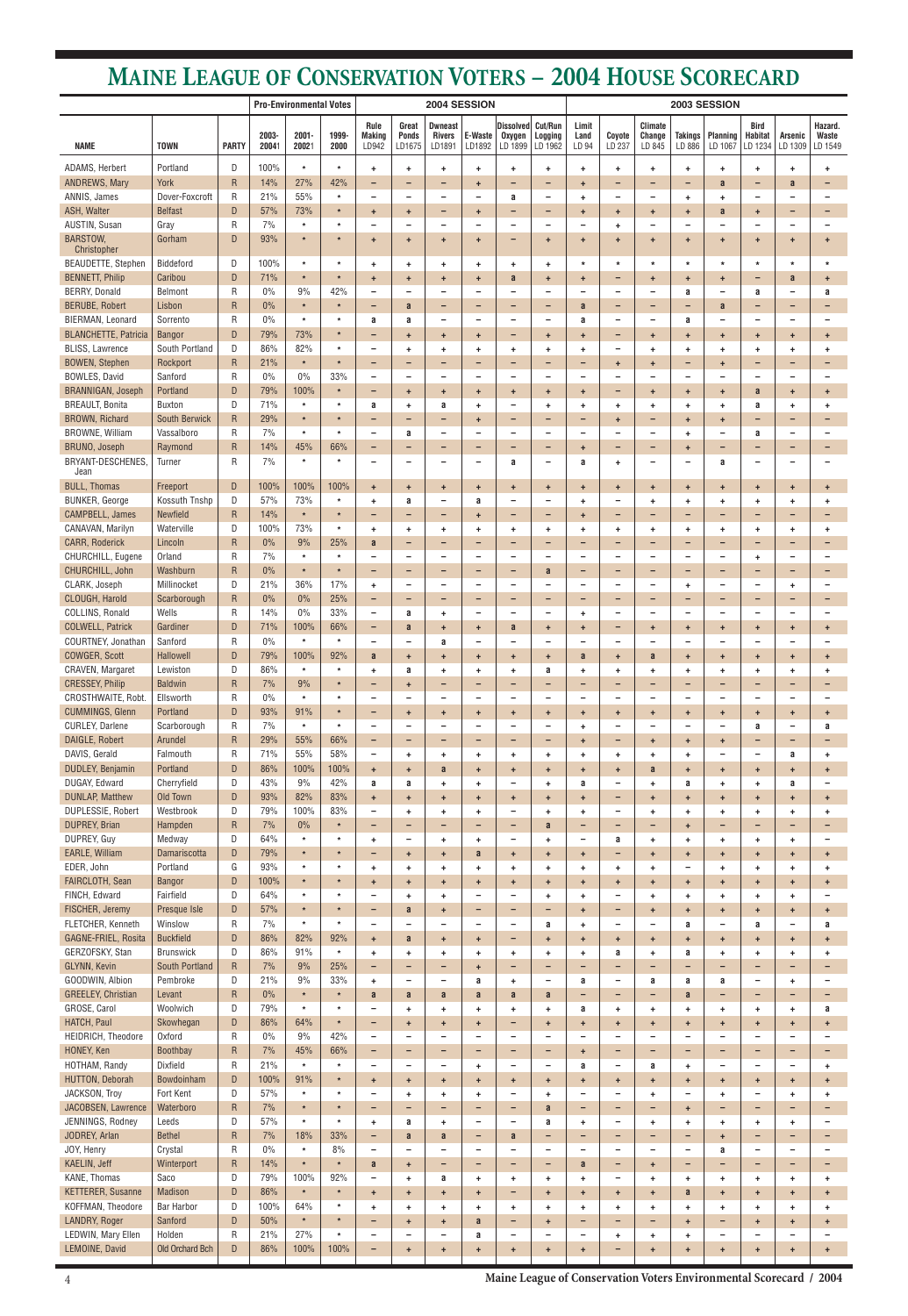**2004 / Maine League of Conservation Voters Environmental Scorecard**

|                                            |                              |                           |                | <b>Pro-Environmental Votes</b> |                         |                                |                                           | 2004 SESSION                              |                               |                                       |                                | 2003 SESSION                   |                                             |                                                  |                                       |                               |                                                      |                                       |                               |
|--------------------------------------------|------------------------------|---------------------------|----------------|--------------------------------|-------------------------|--------------------------------|-------------------------------------------|-------------------------------------------|-------------------------------|---------------------------------------|--------------------------------|--------------------------------|---------------------------------------------|--------------------------------------------------|---------------------------------------|-------------------------------|------------------------------------------------------|---------------------------------------|-------------------------------|
| <b>NAME</b>                                | <b>TOWN</b>                  | <b>PARTY</b>              | 2003-<br>20041 | $2001 -$<br>20021              | 1999-<br>2000           | Rule<br><b>Making</b><br>LD942 | Great<br><b>Ponds</b><br>LD1675           | <b>Dwneast</b><br><b>Rivers</b><br>LD1891 | E-Waste<br>LD1892             | <b>Dissolved</b><br>Oxygen<br>LD 1899 | Cut/Run<br>Logging<br>LD 1962  | Limit<br>Land<br>LD 94         | Coyote<br>LD 237                            | <b>Climate</b><br>Change<br>LD 845               | <b>Takings</b><br>LD 886              | Planning<br>LD 1067           | Bird<br><b>Habitat</b><br>LD 1234                    | Arsenic<br>LD 1309                    | Hazard.<br>Waste<br>LD 1549   |
| LERMAN, Arthur                             | Augusta                      | D                         | 93%            | $\star$                        | $\star$                 | ÷.                             | $\ddot{\phantom{1}}$                      | $\ddot{}$                                 | $\ddot{}$                     | ÷                                     | ٠                              | $\ddot{}$                      | ÷.                                          | a                                                | ٠                                     | ÷                             | ÷                                                    | $\ddot{}$                             | ÷                             |
| LESSARD, Paul                              | Topsham                      | D                         | 86%            | 91%                            | $\pmb{\ast}$            |                                | $\ddot{}$                                 | $\ddot{}$                                 | ÷                             | ÷                                     | ÷                              | $\ddot{}$                      | $\overline{\phantom{0}}$                    | $\ddot{}$                                        | ÷                                     | ÷                             | $\ddot{}$                                            | $\ddot{}$                             | ÷                             |
| LEWIN, Sarah                               | Eliot                        | $\mathsf{R}$              | $0\%$          | $\star$                        | $\star$                 |                                | $\overline{\phantom{m}}$                  | a                                         | -                             | $\overline{\phantom{0}}$              | $\qquad \qquad -$              | $\overline{\phantom{0}}$       | $\overline{\phantom{0}}$                    | -                                                | $\overline{\phantom{0}}$              | ۰                             | $\qquad \qquad -$                                    | $\overline{\phantom{0}}$              |                               |
| LUNDEEN, Jacqueline                        | <b>Mars Hill</b>             | D                         | 71%            | 82%                            | $\pmb{\ast}$            | -                              | $+$                                       | $\ddot{}$                                 | ÷                             | -                                     | $\ddot{}$                      | $\ddot{}$                      | $\overline{\phantom{0}}$                    | $\ddot{}$                                        | $\ddot{}$                             | $+$                           | $+$                                                  | -                                     | $\ddot{}$                     |
| MAIETTA, Louis<br><b>MAILHOT, Richard</b>  | South Portland<br>Lewiston   | ${\sf R}$<br>D            | 0%<br>71%      | $\star$                        | $\star$<br>92%          | a                              | $\overline{\phantom{a}}$                  | $\overline{\phantom{m}}$                  |                               | $\overline{\phantom{0}}$              | ۰                              | ۰                              |                                             | -                                                | a                                     | a                             | $\qquad \qquad -$                                    | $\overline{\phantom{0}}$              |                               |
| MAKAS, Elaine                              | Lewiston                     | D                         | 100%           | 73%<br>$\star$                 | $\star$                 | -<br>÷.                        | $+$<br>$\ddot{}$                          | $\ddot{}$<br>$\ddot{}$                    | $\ddot{}$<br>$\ddot{}$        | $\ddot{}$<br>$\ddot{}$                | $\ddot{}$<br>٠                 | $\ddot{\phantom{1}}$<br>÷      | $\overline{\phantom{0}}$<br>$\ddot{}$       | $\ddot{}$<br>$\ddot{}$                           | a<br>÷                                | ÷<br>÷                        | $\ddot{}$<br>٠                                       | $\ddot{}$<br>$\ddot{\phantom{1}}$     | $\qquad \qquad -$<br>٠        |
| MARLEY, Boyd                               | Portland                     | D                         | 100%           | 100%                           | $\pmb{\ast}$            | $\ddot{}$                      | $+$                                       | $\ddot{\phantom{1}}$                      | $\ddot{}$                     | $\ddot{}$                             | $\ddot{}$                      | $\ddot{}$                      | $+$                                         | $\pm$                                            | $\ddot{}$                             | $\ddot{}$                     | $\ddot{}$                                            | $\ddot{}$                             | $\ddot{}$                     |
| MARRACHE, Lisa                             | Waterville                   | D                         | 50%            | 36%                            | $\star$                 | a                              | $\ddot{}$                                 | a                                         | ÷                             | $\overline{\phantom{0}}$              | ٠                              | ÷                              | a                                           | $\ddot{}$                                        | ٠                                     | a                             | a                                                    | $\overline{\phantom{a}}$              | ÷                             |
| MCCORMICK, Earle                           | <b>West Gardiner</b>         | $\mathsf{R}$              | 21%            | $\star$                        | $\star$                 |                                | a                                         | $\overline{\phantom{0}}$                  |                               | -                                     | $\overline{\phantom{0}}$       | $\overline{\phantom{0}}$       | $\ddot{}$                                   | -                                                | ÷                                     | ÷                             | $\qquad \qquad -$                                    | $\qquad \qquad -$                     |                               |
| MCGLOCKLIN, Monica                         | Embden                       | D                         | 79%            | 73%                            | 75%                     | ÷.                             | $\ddot{}$                                 | $\ddot{}$                                 | $\ddot{}$                     | $\overline{\phantom{0}}$              | ٠                              | ÷                              | a                                           | $\ddot{}$                                        | ٠                                     | ٠                             | ÷                                                    | $\ddot{}$                             |                               |
| MCGOWAN, Bernard                           | Pittsfield                   | D                         | 50%            | 36%                            | $\star$                 | a                              | a                                         | $\ddot{}$                                 | ÷                             | -                                     | $\ddot{}$                      | a                              | $\overline{\phantom{0}}$                    | $\ddot{}$                                        | a                                     | $\ddot{}$                     | $+$                                                  | $\ddot{}$                             | $\overline{\phantom{0}}$      |
| MCKEE, Linda                               | Wayne                        | D                         | 71%            | 82%                            | 100%                    | ÷.                             | a                                         | $\ddot{}$                                 | $\ddot{}$                     | a                                     | ٠                              | $\ddot{\phantom{1}}$           | $\ddot{}$                                   | $\ddot{}$                                        | ٠                                     | ٠                             | a                                                    | $\ddot{}$                             | a                             |
| MCKENNEY, Terrence<br>MCLAUGHLIN, Janet    | Cumberland<br>Cape Elizabeth | $\mathsf{R}$<br>D         | 7%<br>86%      | 27%<br>73%                     | 25%<br>$\star$          | -<br>-                         | $\ddot{}$<br>$\ddot{\phantom{1}}$         | $\qquad \qquad -$<br>$\ddot{}$            | -<br>$\ddot{}$                | -<br>-                                | a<br>٠                         | ٠<br>$\ddag$                   | $\overline{\phantom{0}}$<br>$\ddot{}$       | -<br>$\ddot{}$                                   | -<br>÷                                | $\overline{\phantom{0}}$<br>٠ | $\qquad \qquad -$<br>÷                               | $\qquad \qquad -$<br>$\ddot{}$        | $\overline{\phantom{0}}$<br>٠ |
| MCNEIL, Deborah                            | Rockland                     | $\mathsf{R}$              | 14%            | 36%                            | 25%                     | a                              | $\overline{\phantom{m}}$                  | $\overline{\phantom{0}}$                  | $\qquad \qquad -$             | -                                     | a                              | $\overline{\phantom{0}}$       | $\overline{\phantom{0}}$                    | $\pm$                                            | ÷                                     | -                             | $\overline{\phantom{a}}$                             | $\overline{\phantom{0}}$              | $\qquad \qquad -$             |
| MILLETT, H. Sawin                          | Waterford                    | $\mathsf{R}$              | 14%            | $\star$                        | $\star$                 |                                | $\overline{\phantom{0}}$                  | $\overline{\phantom{a}}$                  |                               | -                                     | ۰                              | $\overline{\phantom{0}}$       |                                             | $\overline{\phantom{0}}$                         | ÷                                     | ٠                             | a                                                    | $\overline{\phantom{a}}$              |                               |
| MILLS, Janet                               | Farmington                   | D                         | 71%            | $\star$                        | $\pmb{\ast}$            | a                              | $+$                                       | $\ddot{}$                                 | ÷                             | -                                     | $\ddot{}$                      | $\ddot{}$                      | $\overline{\phantom{0}}$                    | $\ddot{}$                                        | ÷                                     | ÷                             | $\ddot{}$                                            | $\ddot{}$                             |                               |
| MILLS, S. Peter                            | Cornville                    | $\mathsf R$               | 79%            | 43%                            | 63%                     | $\overline{\phantom{0}}$       | ÷                                         | $\ddot{}$                                 | ÷                             | ÷                                     | ٠                              | ÷                              | $\overline{\phantom{0}}$                    | $\ddot{}$                                        | ٠                                     | ٠                             | ٠                                                    | -                                     | ÷                             |
| MOODY, Stanley                             | Manchester                   | D                         | 57%            | $\star$                        | $\star$                 | $\overline{\phantom{0}}$       | $+$                                       | $\ddot{}$                                 | -                             | $\ddot{}$                             | $\ddot{}$                      | $\ddot{}$                      | $\overline{\phantom{0}}$                    | $\overline{\phantom{0}}$                         | $\ddot{}$                             | $+$                           | -                                                    | $\overline{\phantom{0}}$              | $\ddot{}$                     |
| MOORE, Gary                                | Standish                     | R                         | 7%             | $\star$                        | $\star$                 |                                | $\overline{\phantom{a}}$                  | a                                         | a                             | $\overline{\phantom{0}}$              | a                              | a                              | a                                           | -                                                | ٠                                     | a                             | $\qquad \qquad -$                                    | $\overline{\phantom{0}}$              |                               |
| <b>MURPHY, Thomas</b><br>MUSE, Kevin       | Kennebunk                    | ${\sf R}$<br>$\mathsf{R}$ | 14%<br>14%     | 18%<br>27%                     | 58%<br>$\star$          | -<br>-                         | a                                         | a                                         | -<br>$\overline{\phantom{0}}$ | a<br>$\overline{\phantom{0}}$         | a                              | $\ddot{\phantom{1}}$           | $\overline{\phantom{0}}$<br>$\qquad \qquad$ | $\ddot{}$<br>$\overline{\phantom{0}}$            | -                                     | a<br>۰                        | $\overline{\phantom{a}}$<br>$\overline{\phantom{a}}$ | -<br>$\overline{\phantom{0}}$         |                               |
| NORBERT, William                           | Fryeburg<br>Portland         | D                         | 93%            | 100%                           | 83%                     | $\ddot{}$                      | a<br>$+$                                  | $\ddot{}$<br>$\ddot{\phantom{1}}$         | $\ddot{\phantom{1}}$          | -                                     | $\qquad \qquad -$<br>$\ddot{}$ | a<br>$\ddot{}$                 | $+$                                         | $\ddot{\phantom{1}}$                             | ÷<br>$\ddot{}$                        | $+$                           | $+$                                                  | $\ddot{\phantom{1}}$                  | $\ddot{}$                     |
| NORTON, Jacqueline                         | Bangor                       | D                         | 93%            | 64%                            | $\star$                 | ÷                              | $\ddot{}$                                 | $\ddot{}$                                 | ÷                             | $\overline{\phantom{0}}$              | ٠                              | $\ddot{\phantom{1}}$           | ÷                                           | $\ddot{}$                                        | ÷                                     | ٠                             | ÷                                                    | ÷.                                    | ÷                             |
| NUTTING, Robert                            | <b>Oakland</b>               | $\mathsf{R}$              | 7%             | 18%                            | 66%                     | -                              | $\overline{\phantom{a}}$                  | -                                         |                               | -                                     | $\overline{\phantom{0}}$       | ٠                              | a                                           | -                                                | -                                     | ÷                             | $\qquad \qquad -$                                    | -                                     |                               |
| O'BRIEN, Julie Ann                         | Augusta                      | $\mathsf{R}$              | 0%             | 36%                            | 50%                     | $\qquad \qquad -$              | $\overline{\phantom{m}}$                  | $\overline{\phantom{m}}$                  | $\overline{\phantom{0}}$      | $\overline{\phantom{0}}$              | $\overline{\phantom{m}}$       | a                              | $\overline{\phantom{0}}$                    | -                                                | $\overline{\phantom{0}}$              | $\overline{\phantom{0}}$      | $\qquad \qquad -$                                    | $\overline{\phantom{0}}$              |                               |
| O'BRIEN, Lillian                           | Lewiston                     | D                         | 64%            | 73%                            | 82%                     | $+$                            | $+$                                       | a                                         | ÷                             | $\ddot{}$                             | a                              | $\ddot{}$                      | -                                           | $\ddot{}$                                        | $\ddot{}$                             | a                             | $+$                                                  | $\ddot{}$                             | a                             |
| O'NEIL, Christoper                         | Saco                         | D                         | 79%            | 100%                           | 92%                     | $\overline{\phantom{0}}$       | $\ddot{}$                                 | ÷                                         | ÷                             | ÷                                     | ٠                              | $\ddot{\phantom{1}}$           | $\overline{\phantom{0}}$                    | $\ddot{}$                                        | ٠                                     | a                             | ÷                                                    | ÷                                     | ٠                             |
| PARADIS, Rosaire                           | Frenchville                  | D                         | 86%            | 91%                            | $\star$<br>$\bullet$    | $\ddot{}$                      | $\ddot{}$                                 | ÷                                         | ÷                             | -                                     | ÷                              | ÷                              | a                                           | $\ddot{}$                                        | ÷                                     | ٠                             | ÷                                                    | $\ddot{}$                             | $\ddot{}$                     |
| PATRICK, John<br>PEAVEY-HASKELL,           | Rumford<br>Greenbush         | D<br>$\overline{R}$       | 71%<br>7%      | 91%<br>9%                      | $\pmb{\ast}$            | a                              | a                                         | $\overline{\phantom{0}}$                  | -                             | -                                     | $\overline{\phantom{0}}$       | ٠                              | $\ddot{}$                                   | -                                                | -                                     | a                             | $\qquad \qquad -$                                    | -                                     |                               |
| Anita                                      |                              |                           |                |                                |                         |                                |                                           |                                           |                               |                                       |                                |                                |                                             |                                                  |                                       |                               |                                                      |                                       |                               |
| PELLON, Edward                             | <b>Machias</b>               | D                         | 64%            | $\star$                        | $\star$                 |                                | $\ddot{\phantom{1}}$                      | $\ddot{}$                                 | $\pm$                         | $\overline{\phantom{0}}$              | $\overline{\phantom{m}}$       | $\ddot{}$                      | a                                           | $\ddot{\phantom{1}}$                             | ÷.                                    | $\ddot{}$                     | ÷.                                                   | a                                     | ÷                             |
| PERCY, Leila                               | Phippsburg                   | D                         | 100%           | $\star$                        | $\star$                 | $+$                            | $\ddot{}$                                 | $\ddot{}$                                 | $\ddot{}$                     | $\ddot{}$                             | $\ddot{}$                      | $\ddot{}$                      | $+$                                         | $\ddot{}$                                        | ÷                                     | $\ddot{}$                     | $\ddot{}$                                            | $\ddot{\phantom{1}}$                  | $\ddot{}$                     |
| PERRY, Anne                                | Calais                       | D                         | 64%            | $\star$                        | $\star$                 | $\overline{\phantom{0}}$       | $\ddot{\phantom{1}}$                      | a                                         | $\ddot{\phantom{1}}$          | $\overline{\phantom{0}}$              | a                              | $\ddot{}$                      | $\overline{\phantom{m}}$                    | $\ddag$                                          | ÷                                     | ÷                             | $\ddot{\phantom{1}}$                                 | $\ddot{\phantom{1}}$                  | $\ddot{}$                     |
| PERRY, Joseph<br>PINEAU, Raymond           | <b>Bangor</b><br>Jay         | D<br>D                    | 43%<br>93%     | 64%<br>82%                     | 42%<br>$\star$          | a<br>$\ddot{}$                 | $\ddot{\phantom{1}}$<br>$\ddot{}$         | a<br>$\ddot{}$                            | $\ddot{}$<br>$\ddot{}$        | -<br>-                                | $\ddot{}$<br>÷                 | $\ddot{}$<br>$\ddot{}$         | a<br>$\ddot{\phantom{1}}$                   | $\ddot{}$<br>$\ddot{}$                           | a<br>÷                                | a<br>÷                        | a<br>$\ddot{}$                                       | $+$<br>$\ddot{}$                      | a                             |
| PINGREE, Hannah                            | North Haven                  | ${\sf D}$                 | 93%            | $\star$                        | $\pmb{\ast}$            | ÷.                             | $+$                                       | a                                         | ÷                             | $\ddot{}$                             | ÷                              | $\ddot{}$                      | ÷                                           | ÷                                                | ÷                                     | $\ddot{}$                     | $+$                                                  | $\ddot{}$                             | ÷<br>$\ddot{}$                |
| PIOTTI, John                               | Unity                        | D                         | 79%            | $\star$                        | $\star$                 | $\ddot{}$                      | $\ddot{}$                                 | a                                         | a                             | $\ddot{}$                             | a                              | ÷                              | $\ddot{\phantom{1}}$                        | $\ddot{}$                                        | ÷                                     | ÷                             | $\ddot{}$                                            | $\ddot{}$                             | ÷                             |
| RECTOR, Christopher                        | Thomaston                    | ${\sf R}$                 | 71%            | $\star$                        | $\star$                 | $\overline{\phantom{0}}$       | $+$                                       | $\pm$                                     | $\ddot{}$                     | -                                     | $\ddot{}$                      | $\ddot{}$                      | $+$                                         | $\ddot{}$                                        | $\ddot{}$                             | $\ddot{}$                     | $\overline{\phantom{a}}$                             | a                                     | $\ddot{}$                     |
| RICHARDSON, Earl                           | Greenville                   | ${\sf R}$                 | $0\%$          | $\star$                        | 25%                     | $\qquad \qquad -$              | $\overline{\phantom{0}}$                  | $\qquad \qquad -$                         |                               | $\overline{\phantom{0}}$              | ۰                              | $\overline{\phantom{0}}$       | -                                           | $\overline{\phantom{0}}$                         | a                                     | $\overline{\phantom{0}}$      | $\overline{\phantom{0}}$                             |                                       |                               |
| RICHARDSON, John                           | <b>Brunswick</b>             | D                         | 79%            | 73%                            | 100%                    | -                              | $+$                                       | a                                         | $\ddot{}$                     | $\ddot{\phantom{1}}$                  | $\ddot{}$                      | $\ddot{}$                      | $\overline{\phantom{0}}$                    | $\ddot{}$                                        | $\ddot{}$                             | $\ddot{}$                     | $+$                                                  | $\ddot{}$                             | $\ddot{}$                     |
| RICHARDSON,<br>Maitland                    | Skowhegan                    | R                         | $0\%$          | $\star$                        | $\star$                 |                                | $\overline{\phantom{0}}$                  | $\qquad \qquad -$                         |                               | $\overline{\phantom{0}}$              | ۰                              |                                |                                             | $\overline{\phantom{0}}$                         | $\overline{\phantom{0}}$              |                               | $\overline{\phantom{0}}$                             |                                       |                               |
| RINES, Peter                               | Wiscasset                    | D                         | 57%            | 91%                            | $\star$                 | a                              | $+$                                       | a                                         | $+$                           | $\ddot{}$                             | $\ddot{}$                      | $\ddot{}$                      | -                                           | $\pm$                                            | a                                     | $\ddot{}$                     | $\ddot{}$                                            | $\qquad \qquad -$                     | $\qquad \qquad$               |
| ROGERS, William                            | <b>Brewer</b>                | R                         | $0\%$          | $\star$                        | $\star$                 |                                | a                                         | $\overline{\phantom{m}}$                  | $\overline{\phantom{0}}$      | a                                     | $\overline{\phantom{a}}$       | $\overline{\phantom{0}}$       | $\qquad \qquad -$                           | $\overline{\phantom{0}}$                         | $\overline{\phantom{0}}$              | $\overline{\phantom{0}}$      | $\overline{\phantom{a}}$                             | $\overline{\phantom{a}}$              |                               |
| ROSEN, Richard                             | <b>Bucksport</b>             | $\mathsf{R}$              | 21%            | 27%                            | 42%                     | -                              | $\overline{\phantom{m}}$                  | $\qquad \qquad -$                         | $\ddot{\phantom{1}}$          | -                                     | -                              | $\ddot{}$                      | $\overline{\phantom{0}}$                    | $\ddot{}$                                        | -                                     | -                             | $\overline{\phantom{a}}$                             | $\overline{\phantom{0}}$              |                               |
| SAMPSON, Sonya                             | Auburn                       | D                         | 71%            | $\star$                        | $\star$                 | a                              | $+$                                       | $\ddot{\phantom{1}}$                      | $\ddot{\phantom{1}}$          | $\ddot{}$                             | a                              | a                              | $\ddot{\phantom{1}}$                        | $\ddot{}$                                        | ÷                                     | ÷                             | a                                                    | $\ddot{}$                             | $\ddot{}$                     |
| SAVIELLO, Thomas                           | Wilton                       | D                         | 64%            | $\star$                        | $\star$                 | $\overline{\phantom{0}}$       | $\ddot{}$                                 | $\ddot{}$                                 | -                             | -                                     | a                              | $\ddot{}$                      | ÷                                           | $\ddot{}$                                        | ÷                                     | ÷                             | $\ddot{}$                                            | -                                     | $\ddot{}$                     |
| SHERMAN, Roger                             | Hodgdon                      | $\mathsf{R}$              | 7%             | 9%                             | 17%                     |                                | $\overline{\phantom{0}}$                  | $\overline{\phantom{a}}$                  | $\equiv$                      | $\overline{\phantom{0}}$              | $\qquad \qquad -$              | $\ddot{}$                      |                                             | $\overline{\phantom{0}}$                         | $\overline{\phantom{0}}$              |                               | $\overline{\phantom{0}}$                             | $\equiv$                              |                               |
| <b>SHIELDS, Thomas</b><br>SIMPSON, Deborah | Auburn<br>Auburn             | $\mathsf{R}$<br>D         | 0%<br>86%      | 9%<br>91%                      | 33%<br>$\star$          | -<br>$\ddot{}$                 | $\qquad \qquad -$<br>$\ddot{\phantom{1}}$ | -<br>$\ddot{\phantom{1}}$                 | -<br>$\ddot{}$                | -<br>$\overline{\phantom{0}}$         | $\overline{\phantom{0}}$<br>٠  | $\qquad \qquad -$<br>$\ddot{}$ | Ξ.<br>a                                     | -<br>$\ddot{}$                                   | -<br>÷                                | -<br>÷                        | -<br>$\ddot{}$                                       | Ξ.<br>$\ddot{}$                       | $\ddot{}$                     |
| SMITH, Nancy                               | Monmouth                     | D                         | 93%            | $\star$                        | $\pmb{\ast}$            | $\overline{\phantom{0}}$       | $\ddot{}$                                 | $\ddot{}$                                 | ÷                             | $\ddot{}$                             | ÷                              | $\ddot{}$                      | $+$                                         | $\ddot{}$                                        | $\ddot{}$                             | $\ddot{}$                     | $\pm$                                                | $\ddot{}$                             | $\ddot{}$                     |
| SMITH, William                             | Van Buren                    | D                         | 71%            | 64%                            | $\star$                 | a                              | a                                         | $\ddot{}$                                 | $\ddot{}$                     | $\overline{\phantom{0}}$              | ٠                              | ۰                              | $\ddot{\phantom{1}}$                        | $\ddag$                                          | ÷                                     | ÷                             | ÷                                                    | $\ddot{}$                             | ÷                             |
| SNOWE-MELLO, Lois                          | Poland                       | $\mathsf{R}$              | 0%             | 9%                             | 25%                     | -                              | $\overline{\phantom{m}}$                  | $\overline{\phantom{a}}$                  | $\qquad \qquad -$             | -                                     | -                              | $\qquad \qquad -$              | $\overline{\phantom{0}}$                    | $\qquad \qquad -$                                | $\qquad \qquad -$                     | -                             | $\overline{\phantom{a}}$                             | $\overline{\phantom{0}}$              | $\qquad \qquad -$             |
| STONE, Oscar                               | <b>Berwick</b>               | R                         | 7%             | $\star$                        | $\star$                 | $\overline{\phantom{0}}$       | $\overline{\phantom{m}}$                  | $\overline{\phantom{m}}$                  | $\overline{\phantom{0}}$      | $\overline{\phantom{0}}$              | $\overline{\phantom{a}}$       | $\overline{\phantom{a}}$       | ÷.                                          | $\overline{\phantom{m}}$                         | $\qquad \qquad -$                     | a                             | $\overline{\phantom{a}}$                             | $\overline{\phantom{m}}$              |                               |
| SUKEFORTH, Gary                            | Union                        | $\cup$                    | 14%            | $\star$                        | $\star$                 | $\overline{\phantom{0}}$       | $\overline{\phantom{a}}$                  | $\ddot{}$                                 | -                             | -                                     | -                              | $\overline{\phantom{0}}$       | $\overline{\phantom{0}}$                    | -                                                | ÷                                     | $\overline{\phantom{0}}$      | $\qquad \qquad -$                                    | -                                     |                               |
| SULLIVAN, Nancy                            | Biddeford                    | D                         | 79%            | 100%                           | 92%                     | a                              | $\overline{\phantom{m}}$                  | $\ddot{}$                                 | ÷.                            | $\overline{\phantom{0}}$              | ÷                              | ÷                              | $\ddot{}$                                   | $\ddot{}$                                        | ÷                                     | ÷                             | ٠                                                    | ÷.                                    | ÷                             |
| SUSLOVIC, Edward<br>SYKES, Richard         | Portland<br>Harrison         | D<br>$\mathsf{R}$         | 100%<br>$0\%$  | $\star$<br>$\star$             | $\pmb{\ast}$<br>$\star$ | $+$                            | $+$<br>$\overline{\phantom{a}}$           | $\ddot{}$<br>$\overline{\phantom{m}}$     | $+$                           | $+$<br>$\overline{\phantom{0}}$       | $\ddot{}$                      | $\ddot{}$<br>۰                 | $+$                                         | $\ddot{\phantom{1}}$<br>$\overline{\phantom{0}}$ | $\ddot{}$<br>$\overline{\phantom{0}}$ | $+$                           | $+$<br>$\overline{\phantom{0}}$                      | $\ddot{}$<br>$\overline{\phantom{0}}$ | $\ddot{}$                     |
| TARDY, Joshua                              | Newport                      | $\mathsf{R}$              | 7%             | $\star$                        | $\star$                 | -                              | a                                         | -                                         | $\overline{\phantom{0}}$      | -                                     | a<br>-                         | a                              | a                                           | -                                                | ÷                                     | -                             | -                                                    | -                                     | a                             |
| THOMAS, Jonathan                           | Orono                        | D                         | 86%            | 100%                           | $\star$                 | $\ddot{}$                      | a                                         | $\ddag$                                   | $\ddot{\phantom{1}}$          | $\overline{\phantom{0}}$              | ÷                              | ÷                              | $\ddot{}$                                   | $\ddot{}$                                        | ÷                                     | $\ddot{}$                     | $\ddot{}$                                            | $\ddot{}$                             | ÷                             |
| THOMPSON, Judd                             | China                        | D                         | 79%            | $\star$                        | $\star$                 | $\ddot{}$                      | $+$                                       | $\ddot{\phantom{1}}$                      | a                             | $\ddot{}$                             | $\ddot{}$                      | $\ddot{}$                      | $+$                                         | $\ddot{\phantom{1}}$                             | $\ddot{}$                             | $+$                           | a                                                    | $\ddot{\phantom{1}}$                  | a                             |
| TOBIN, David                               | Windham                      | R                         | 14%            | 36%                            | 66%                     | $\qquad \qquad -$              | $\ddot{\phantom{1}}$                      | $\overline{\phantom{m}}$                  |                               | $\overline{\phantom{0}}$              | $\overline{\phantom{a}}$       | a                              |                                             | $\overline{\phantom{0}}$                         | $\overline{\phantom{a}}$              | ÷                             | $\overline{\phantom{m}}$                             | -                                     |                               |
| TOBIN, James                               | <b>Dexter</b>                | $\mathsf{R}$              | 7%             | 27%                            | 17%                     | -                              |                                           | -                                         |                               | $\overline{\phantom{0}}$              | ÷                              |                                |                                             | $\overline{\phantom{0}}$                         | a                                     |                               | $\qquad \qquad -$                                    | -                                     |                               |
| TRAHAN, A. David                           | Waldoboro                    | R                         | 29%            | 27%                            | 33%                     | $\overline{\phantom{0}}$       | $\overline{\phantom{0}}$                  | $\ddot{}$                                 | $\ddot{}$                     | -                                     | $\overline{\phantom{m}}$       | $\overline{\phantom{0}}$       | $\overline{\phantom{m}}$                    | $\overline{\phantom{m}}$                         | ÷                                     | $\overline{\phantom{0}}$      | $\qquad \qquad -$                                    | $\overline{\phantom{a}}$              | $\ddot{}$                     |
| TREADWELL, Russell                         | Carmel                       | $\mathsf{R}$              | $0\%$          | 9%                             | 8%                      | -                              | -                                         | -                                         | $\overline{\phantom{0}}$      | -                                     | -                              | $\qquad \qquad -$              | -                                           | -                                                | -                                     | -                             | -                                                    | -                                     | $\qquad \qquad -$             |
| TWOMEY, Joanne<br><b>USHER, Ronald</b>     | Biddeford<br>Westbrook       | D<br>$\mathsf D$          | 86%<br>57%     | 100%<br>73%                    | 100%<br>58%             | $\ddot{\phantom{1}}$           | $\ddot{}$                                 | $\ddot{}$                                 | $\pm$                         | -<br>-                                | ÷                              | a                              | $\ddot{}$<br>-                              | $\ddot{}$                                        | ÷.                                    | ÷.                            | $+$                                                  | ÷.<br>-                               | $\ddot{}$                     |
| VAUGHAN, Michael                           | Durham                       | ${\sf R}$                 | $0\%$          | $\star$                        | $\star$                 | a                              | $\ddot{}$<br>$\overline{\phantom{a}}$     | a<br>$\overline{\phantom{a}}$             | $\ddot{}$<br>-                | -                                     | $\ddot{}$<br>$\qquad \qquad -$ | $\ddot{}$<br>$\qquad \qquad$   | -                                           | $\ddot{}$<br>$\qquad \qquad -$                   | ÷<br>$\qquad \qquad$                  | ÷<br>$\qquad \qquad -$        | a<br>$\overline{\phantom{a}}$                        | -                                     | $\ddot{}$                     |
| <b>WALCOTT, William</b>                    | Lewiston                     | D                         | 93%            | $\star$                        | $\star$                 | $\ddot{}$                      | a                                         | $\pm$                                     | $\ddot{}$                     | $\ddot{}$                             | $\pm$                          | $\ddot{}$                      | $\ddot{\phantom{1}}$                        | $\ddot{}$                                        | $\ddot{}$                             | $+$                           | $\ddot{}$                                            | $\ddot{\phantom{1}}$                  | $\ddot{}$                     |
| WATSON, Thomas                             | Bath                         | D                         | 86%            | $\star$                        | $\pmb{\ast}$            |                                | $+$                                       | $\ddot{}$                                 | $\pm$                         | $\ddot{}$                             | $\ddot{}$                      | $\ddot{}$                      | $\overline{\phantom{0}}$                    | $\ddot{}$                                        | ÷                                     | $\ddot{}$                     | $\ddot{\phantom{1}}$                                 | $\ddot{}$                             | ÷                             |
| WHEELER, Walter                            | Kittery                      | $\mathsf D$               | 79%            | $\star$                        | $\pmb{\ast}$            | -                              | $\mathbf{a}$                              | $\ddot{}$                                 | $\ddot{}$                     | ÷                                     | ÷                              | $\ddot{}$                      | -                                           | $\ddot{}$                                        | ÷                                     | ÷                             | $\ddot{}$                                            | ÷                                     | $\ddot{}$                     |
| WOODBURY, Richard                          | Yarmouth                     | U                         | 86%            | $\star$                        | $\star$                 | $\overline{\phantom{0}}$       | $\ddot{\phantom{1}}$                      | $\ddot{}$                                 | $\ddot{}$                     | ٠                                     | ٠                              | ٠                              | $\ddot{}$                                   | $\ddot{}$                                        | ÷                                     | ٠                             | ÷                                                    | a                                     | ÷                             |
| WOTTON, Raymond                            | Littleton                    | D                         | 64%            | $\star$                        | $\star$                 | -                              | $+$                                       | $\pm$                                     | $+$                           | -                                     | $\pm$                          | $\qquad \qquad -$              | -                                           | -                                                | $\ddot{}$                             | $+$                           | $\ddot{}$                                            | $\ddot{}$                             | $\ddot{}$                     |
| YOUNG, Florence                            | Limestone                    | R                         | 14%            | 18%                            | $\star$                 | $\qquad \qquad -$              | a                                         | $\overline{\phantom{m}}$                  | -                             | $\overline{\phantom{0}}$              | $\overline{\phantom{0}}$       | $\qquad \qquad -$              | $\overline{\phantom{m}}$                    | -                                                | ÷                                     | $\ddot{}$                     | $\qquad \qquad -$                                    | -                                     |                               |
|                                            |                              |                           |                |                                |                         |                                |                                           |                                           |                               |                                       |                                |                                |                                             |                                                  |                                       |                               |                                                      |                                       |                               |

# **MAINE LEAGUE OF CONSERVATION VOTERS – 2004 HOUSE SCORECARD**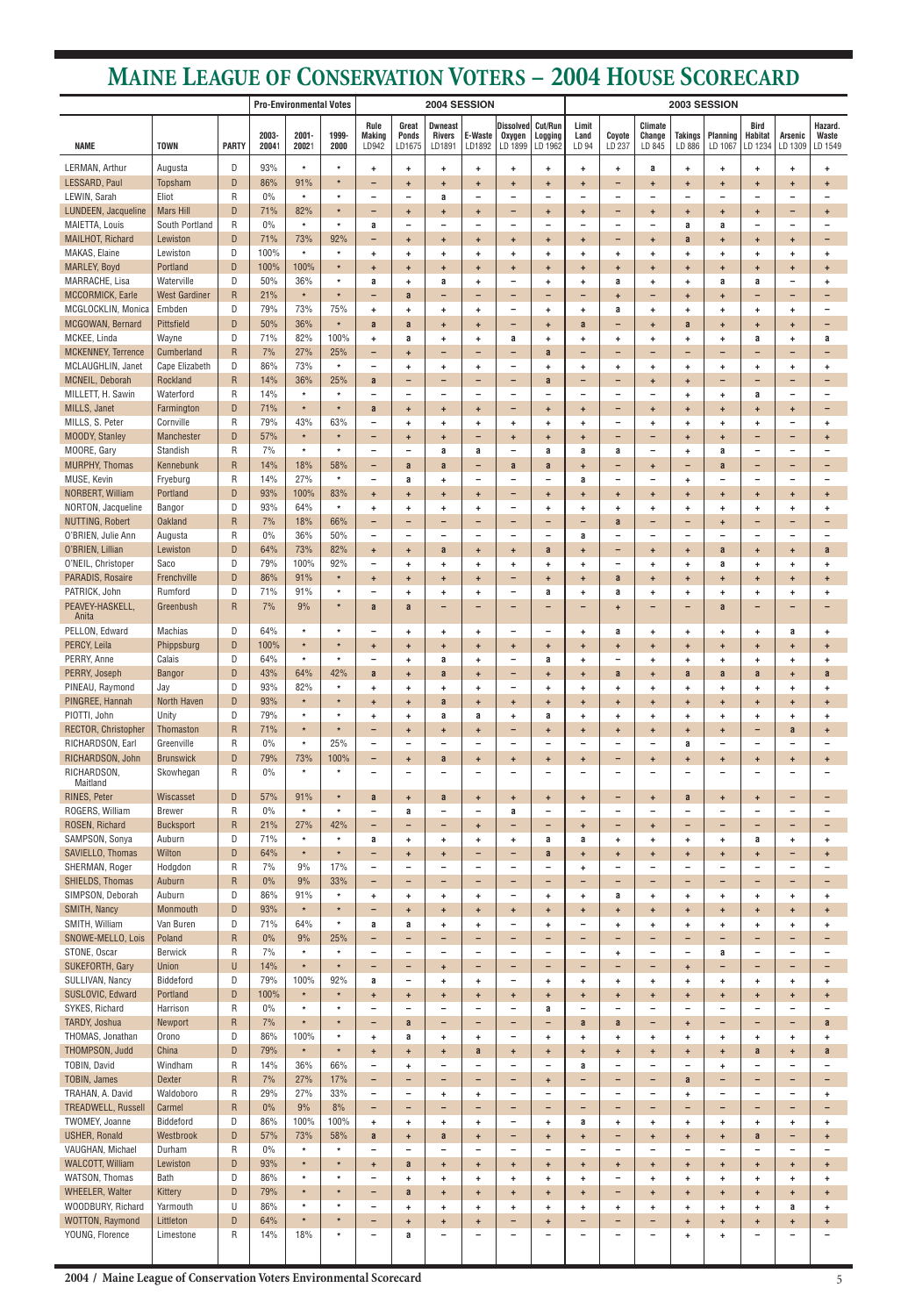

ommendations of the Task Force on the

Planning and Development of Marine Aquaculture in Maine" includes a number of provisions. Among the most important is a two year pilot study of bay management. Marine Resources Committee Chairs **Senator Dennis Damon** (D-Hancock) and **Representative Tom Bull** (D-Freeport) provided the leadership to see the bill through.

**EXECUTE:** Dedicated revenue from the sale of conservation license plates that had been diverted to the General Fund was restored to its original purpose, the maintenance of state parks and the protection of non-game wildlife. **Representatives Scott Cowger** (D-Hallowell) and **Matt Dunlap** (D- Old Town) were persistent on the issue.

**ED 578 "An Act to Increase the Sale of Lottery Tickets to Benefit"** Conservation and Wildlife." **Representative Bob Duplessie** worked tirelessly for this bill.





**EXECU** #1617 "An Act to Improve Subdivision Standards," sponsored by **Representative Ted Koffman,** reduces the financial incentive for cut and run logging by prohibiting subdivision for a period of 5 years.

In addition to the bills we used as the basis for the scorecard, there were other important achievements this year. They include:

**EXECUTE:** LD #1790 "An Act to Reduce Contamination of Breast Milk and the Environment from the Release of Brominated Chemicals in Consumer Products." **Representative Hannah Pingree** sponsored this bill to ban the use of certain toxic flame retardants in Maine.

Î LD #1158 "An Act to Protect Maine's Coastal Waters." **Senator Michael Brennan** and **Representative Herb Adams** each proposed legislation to address the growing concern about cruise ship discharges. Elements of the two bills were ultimately combined, making Maine one of only three states regulating cruise ship discharges.

**Rating:** The rating is the percentage of pro-environmental votes cast by each legislator out of the bills tracked.

- **+** Pro-environmental vote
- **–** Anti-environmental vote
- **a** Absent
- **\*** Was not legislator during session
- **D** Democrat **R** Republican
- 
- **I** Independent **G** Green Independent

**Absences:** Unexcused absences are counted as anti-environmental votes. Excused absences and vacancies are not figured into a legislator's ratings.

# **MAINE LEAGUE OF CONSERVATION VOTERS – 2004 SENATE SCORECARD**

(See key below for explanation of symbols.)

|                         | <b>Pro-Environmental Votes</b> |              |                |                   |               | 2004 SESSION              | 2003 SESSION                     |                      |                                       |                                 |                                      |                          |                          |
|-------------------------|--------------------------------|--------------|----------------|-------------------|---------------|---------------------------|----------------------------------|----------------------|---------------------------------------|---------------------------------|--------------------------------------|--------------------------|--------------------------|
| <b>NAME</b>             | <b>TOWN</b>                    | <b>PARTY</b> | 2003-<br>20041 | $2001 -$<br>20021 | 1999-<br>2000 | Rule-<br>making<br>LD 942 | Great<br><b>Ponds</b><br>LD 1675 | E-Waste<br>LD 1892   | <b>Dissolved</b><br>Oxygen<br>LD 1899 | Cut & Run<br>Logging<br>LD 1962 | <b>Limit State</b><br>Land<br>LD 348 | <b>Takings</b><br>LD 886 | Arsenic<br>LD 1309       |
| BENNETT, Richard        | Oxford                         | R            | 88%            | 71%               | 75%           | $\ddot{}$                 | $\ddot{}$                        | $\ddot{}$            | ٠                                     | ٠                               | ÷.                                   | $\ddot{}$                |                          |
| <b>BLAIS, Kenneth</b>   | Kennebec                       | $\mathsf{R}$ | $0\%$          | $\star$           | $\star$       | -                         | $\overline{\phantom{0}}$         | -                    | -                                     | $\overline{\phantom{0}}$        |                                      | ٠                        | $\overline{\phantom{0}}$ |
| <b>BRENNAN, Michael</b> | Cumberland                     | D            | 100%           | 100%              | 100%          | $\ddot{\phantom{1}}$      | $\ddot{}$                        | $\ddot{}$            | ٠                                     | ٠                               | ÷                                    | $\ddot{}$                | ٠                        |
| <b>BROMLEY, Lynn</b>    | Cumberland                     | $\mathsf D$  | 88%            | 86%               | $\star$       | $+$                       | $\overline{\phantom{0}}$         | $\pm$                | ÷                                     | $\ddot{}$                       | $\ddot{}$                            | $\ddot{\phantom{1}}$     | $\pm$                    |
| <b>BRYANT, Bruce</b>    | <b>Oxford</b>                  | D            | 75%            | 82%               | 83%           | $+$                       | $\overline{\phantom{a}}$         | $\pm$                | $\qquad \qquad -$                     | ٠                               | ÷                                    | $\ddot{}$                | $\ddot{}$                |
| <b>CARPENTER, David</b> | York                           | ${\sf R}$    | 25%            | 43%               | $\star$       | -                         | $\overline{\phantom{0}}$         | $\ddot{}$            | -                                     | $\overline{\phantom{0}}$        |                                      | $\ddot{}$                | -                        |
| CATHCART, Mary          | Penobscot                      | D            | 88%            | 86%               | 88%           | $\ddot{\phantom{1}}$      | $\ddot{}$                        | $\pm$                | $\qquad \qquad -$                     | ٠                               | ÷.                                   | $\ddot{}$                | $\ddot{}$                |
| DAGGETT, Beverly        | Kennebec                       | D            | 88%            | 86%               | 75%           | $+$                       | $\overline{\phantom{0}}$         | $\ddot{}$            | $\ddot{}$                             | $\ddot{}$                       | $+$                                  | $\ddot{\phantom{1}}$     | $\pm$                    |
| DAMON, Dennis           | Hancock                        | D            | 88%            | $\star$           | $\star$       | $\ddot{\phantom{1}}$      | $\ddot{}$                        | $\pm$                | ÷                                     | ÷                               | ÷.                                   | $\overline{\phantom{0}}$ | $\ddot{}$                |
| DAVIS, Paul             | Piscataquis                    | $\mathsf{R}$ | 25%            | 29%               | 25%           | $\overline{\phantom{0}}$  | $\ddot{}$                        | $\ddot{\phantom{1}}$ | -                                     | -                               | $\overline{\phantom{0}}$             | $\qquad \qquad -$        | $\qquad \qquad -$        |
| DOUGLASS, Neria         | Androscoggin                   | D            | 88%            | 100%              | 75%           | $\ddot{\phantom{1}}$      | $\overline{\phantom{0}}$         | $\ddot{}$            | ÷                                     | ÷                               | ÷.                                   | $\ddag$                  | $\ddot{}$                |
| EDMONDS, Betheda        | Cumberland                     | $\mathsf D$  | 100%           | 100%              | $\star$       | $+$                       | $\ddot{}$                        | $\ddot{}$            | ÷                                     | $\ddot{}$                       | ÷                                    | $\ddot{\phantom{1}}$     | $\ddot{}$                |
| GAGNON, Kenneth         | Kennebec                       | D            | 75%            | 100%              | 83%           | $\ddot{}$                 | $\qquad \qquad$                  | $\ddot{}$            | $\qquad \qquad -$                     | ÷                               | ÷                                    | $\ddag$                  | ٠                        |
| GILMAN, Carolyn         | Cumberland                     | $\mathsf{R}$ | 25%            | $\star$           | $\star$       | -                         | $\ddot{\phantom{1}}$             | $\ddot{}$            | -                                     | -                               | -                                    | $\overline{a}$           | $\qquad \qquad -$        |
| HALL, Christopher       | Lincoln                        | D            | 100%           | 73%               | $\star$       | $\ddot{}$                 | $\ddot{}$                        | $\ddot{}$            | ÷                                     | ٠                               | ÷                                    | $\ddag$                  | $\ddot{}$                |
| HATCH, Pamela           | Somerset                       | $\mathsf D$  | 75%            | $\star$           | 75%           | $+$                       | $\overline{\phantom{0}}$         | $\pm$                | -                                     | $\ddot{}$                       | $\ddot{}$                            | $\ddot{\phantom{1}}$     | $\pm$                    |
| KNEELAND, Richard       | Aroostook                      | ${\sf R}$    | 25%            | 71%               | 42%           | $\qquad \qquad -$         | $\qquad \qquad -$                | $\ddot{}$            | $\overline{\phantom{0}}$              | $\overline{\phantom{0}}$        | $\ddot{}$                            | $\overline{\phantom{0}}$ |                          |
| LAFOUNTAIN, Lloyd       | York                           | D            | 88%            | 100%              | 71%           | $+$                       | $\ddot{}$                        | $\ddot{}$            | -                                     | ÷                               | $\ddot{}$                            | $\ddot{\phantom{1}}$     | $\ddot{}$                |
| LEMONT, Kenneth         | York                           | ${\sf R}$    | 38%            | 43%               | 33%           | $\qquad \qquad -$         | $\ddot{}$                        | $\ddot{}$            | -                                     |                                 | a                                    | $\ddot{}$                |                          |
| MARTIN, John            | Aroostook                      | $\mathsf D$  | 75%            | 83%               | 92%           | $+$                       | -                                | $\ddot{}$            | -                                     | $\ddot{}$                       | $\ddot{}$                            | $\ddot{\phantom{1}}$     | $\pm$                    |
| MAYO, Arthur            | Sagadahoc                      | ${\sf R}$    | 38%            | 73%               | 66%           | $\qquad \qquad -$         | $\overline{\phantom{m}}$         | $\ddot{\phantom{1}}$ | $\qquad \qquad -$                     | $\overline{\phantom{a}}$        | $\ddot{}$                            | $\ddot{}$                |                          |
| MITCHELL, Betty Lou     | Penobscot                      | ${\sf R}$    | 25%            | 14%               | 13%           | $\overline{\phantom{0}}$  | $\overline{\phantom{0}}$         | $\pm$                | -                                     | -                               | $\qquad \qquad -$                    | $\ddot{\phantom{1}}$     | -                        |
| NASS, Richard           | York                           | R            | 25%            | 45%               | 58%           | $\qquad \qquad -$         | $\ddot{}$                        | $\ddot{}$            | $\qquad \qquad -$                     | $\overline{\phantom{0}}$        | $\overline{\phantom{0}}$             | $\overline{\phantom{0}}$ |                          |
| PENDLETON, Peggy        | Cumberland                     | D            | 75%            | 33%               | 88%           | $+$                       | $\qquad \qquad -$                | $\ddot{\phantom{1}}$ | -                                     | $\ddot{}$                       | $+$                                  | $\ddot{\phantom{1}}$     | $\ddot{}$                |
| ROTUNDO, Margaret       | Androscoggin                   | D            | 100%           | 100%              | $\star$       | ÷                         | $\ddot{}$                        | $\ddot{}$            | ٠                                     | ÷                               | ÷                                    | $\ddot{}$                | ÷                        |
| SAVAGE, Christine       | Knox                           | $\mathsf{R}$ | 25%            | 29%               | 58%           | $\qquad \qquad -$         | $\qquad \qquad -$                | $\pm$                | -                                     | $\qquad \qquad -$               | $\qquad \qquad -$                    | $\ddot{\phantom{1}}$     | -                        |
| SAWYER, W. Tom          | Penobscot                      | R            | 25%            | 43%               | $\pmb{\ast}$  | $\overline{\phantom{0}}$  | $\overline{\phantom{a}}$         | $\ddot{}$            | $\qquad \qquad -$                     | ٠                               | $\overline{\phantom{0}}$             | $\overline{\phantom{0}}$ | $\overline{\phantom{0}}$ |
| SHOREY, Kevin           | Washington                     | ${\sf R}$    | 13%            | 29%               | 17%           | -                         | $\overline{\phantom{0}}$         | $\ddot{}$            | -                                     | $\overline{\phantom{0}}$        | -                                    | ٠                        | -                        |
| STANLEY, Stephen        | Penobscot                      | D            | 63%            | 27%               | 33%           | $\ddot{}$                 | $\overline{\phantom{m}}$         | $\ddot{}$            | $\qquad \qquad -$                     | $\overline{\phantom{m}}$        | ÷                                    | $\ddot{}$                | ÷                        |
| STRIMLING, Ethan        | Cumberland                     | D            | 100%           | $\star$           | $\pmb{\ast}$  | $\ddot{\phantom{1}}$      |                                  | ÷                    | +                                     | $\ddot{}$                       | $\ddot{}$                            | ÷                        |                          |
| TREAT, Sharon           | Kennebec                       | D            | 100%           | 100%              | 100%          | $\ddot{}$                 | ٠                                | $\pm$                | ÷                                     | ۰                               | ÷                                    | $\ddot{}$                | ÷                        |
| <b>TURNER, Karl</b>     | Cumberland                     | ${\sf R}$    | 63%            | 57%               | $\star$       | $+$                       | $\ddot{}$                        | $\pm$                | -                                     | $\ddot{}$                       | -                                    | $\pm$                    |                          |
| <b>WESTON, Carol</b>    | Waldo                          | ${\sf R}$    | 25%            | 18%               | 42%           |                           | $\qquad \qquad$                  | $\ddot{\phantom{1}}$ | -                                     |                                 |                                      | $\ddag$                  |                          |
| WOODCOCK, Chandler      | Franklin                       | ${\sf R}$    | 25%            | 43%               | $\star$       | -                         | $\ddot{}$                        | $\pm$                | ۰                                     | ۰                               | $\overline{\phantom{0}}$             | $\qquad \qquad -$        | -                        |
| YOUNGBLOOD, Edward      | Penobscot                      | ${\sf R}$    | 13%            | 43%               | $\star$       |                           | $\overline{\phantom{a}}$         | $\pmb{+}$            | $\qquad \qquad \blacksquare$          | $\qquad \qquad -$               |                                      | $\overline{\phantom{m}}$ |                          |

**KEY TO SCORECARDS** (found on pages 4 & 5 and above)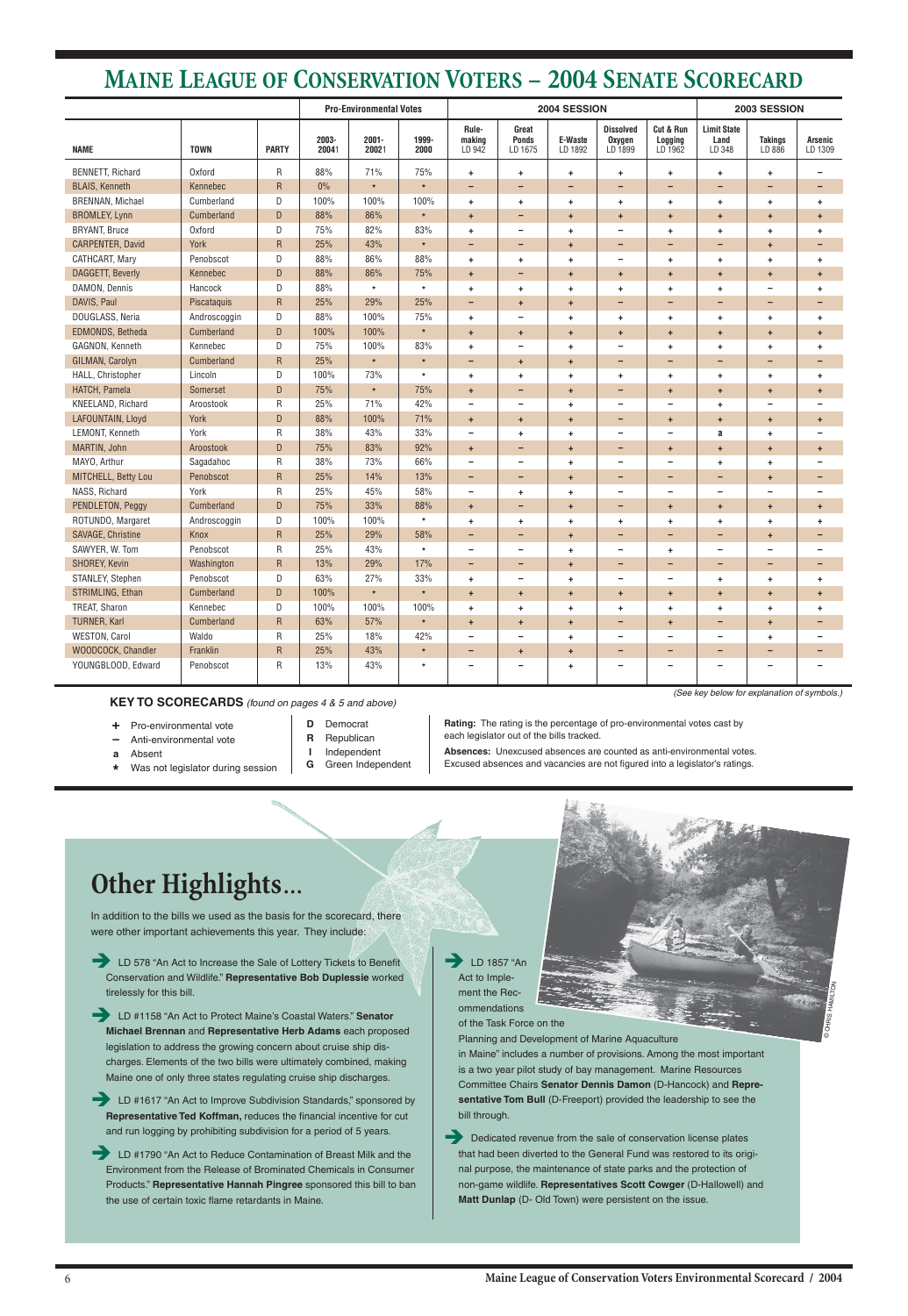# **NOTEWORTHY**...

- **Senator Richard Bennett** (R-Oxford County) appears on our 2004 Honor Roll with score of 88%. This marks the first time in nearly twenty years that a Republican Senator has achieved such a high score. Moreover, working with **Senator John Martin** (D-Aroostook), he made a concerted, nonpartisan effort to reach a compromise to ensure continued funding of the Land for Maine's Future program. Unfortunately, Senator Bennett will be retiring this year due to Maine's term limits law.
- Several other strong environmental advocates are being forced to retire due to term limits as well. **Senator Sharon Treat** (D-Kennebec County) and **Representatives Tom Bull** (D-Freeport) and **Linda McKee** (D-Wayne) have each compiled excellent environmental voting records. They have also sponsored and worked for strong conservation laws throughout their legislative service. We appreciate their staunch advocacy, and we're sorry to see them go.

**Representative Matt Dunlap** (D-Old Town) is also term-limited. He has provided leadership on fish & wildlife issues such as restructuring the Atlantic Salmon Commission and arguing for the restoration of alewives. This year he worked hard to create a process to regulate "jet skis."

- **Senator Chris Hall** (D-Lincoln County) demonstrated leadership by achieving a perfect 100% environmental rating, up from 73% two years ago
- **Representative Peter Mills** (R-Cornville) earned a rating of 79%, making him the highest-scoring Republican member of the House. He is followed closely by **Representatives Gerald Davis** (R-Falmouth) and **Christopher Rector** (R-Thomaston) each of whom scored 71%. We appreciate their support for many environmental measures, including some hard-fought bills.

Unfortunately, these high scores were not the norm. There were a disturbingly high number of legislators, particularly Representatives, on the Dishonor Roll. In all, 46 legislators, or nearly one quarter of the Maine Legislature, consistently voted against environmental protection. More than half of those scored an absolute zero.

Many environmental successes this year can be credited to Representa**tive Ted Koffman** (D-Bar Harbor), House Chair of the Committee on Natural Resources, whose dedication to environmental protection is matched only by his persistence.

**Four other members of the Natural Resources Committee, Senator Beth Edmonds** (D-Cumberland) and **Representatives Deb Hutton** (D-Bowdoinham) **Elaine Makas** (D-Lewiston) and **Judd Thompson** (D-China) joined Rep. Koffman in supporting a good minority report on LD 1899, "An Act to Amend the Dissolved Oxygen Standards for Class C Waters." In the face of intense opposition, these legislators stuck by the standard originally proposed by the Maine Department of Environmental Protection and supported by the national Environmental Protection Agency – even when the DEP itself succumbed to political pressure. They exhibited principle and courage.

The entire Lewiston delegation spoke loudly and clearly in support of the environmentally important minority report on LD 1899. **Senator Peggy Rotundo** and **Representatives Margaret Craven, Richard Mailhot, Lillian O'Brien,** and **William Walcott** were united concerning the importance of the Androscoggin River to their city, and adamant that exempting it from high environmental standards treats their community as second-class.

**Senator Tom Sawyer** (R-Penobscot) deserves credit for the idea of requiring manufacturers to be responsible for proper disposal of electronic equipment, an approach that formed the basis of the one of the most impor-

Contact my legislators to let them know how I feel about their work Write a letter to my local paper calling<br>attention to my legislator's record<br>— Visit **WWW www.mlcv.org** for events and to volunteer \_\_ Join Maine ECO for updates and to contact decision tor updates a<br>**http://mainece**s... **http://maineeco.e-actionmax.com** Aftend MLCV's "Evening for the Environment" September Call 373-1221 for information. - Send a contribution to MLCV To Do... to make Maine's<br>environment a political priority!

The new rules to address cut and run logging would not have passed without the leadership of **Senator Bruce Bryant** (D-Oxford County) and **Representative Linda McKee** (D-Wayne), co-chairs of the Committee on Agriculture, Conservation and Forestry. **Representatives Nancy Smith** (D-Monmouth) and **Ted Koffman** (D-Bar Harbor) were also instrumental.

Senator Peggy Rotundo (D-Androscoggin) exposed the "good science" bill for what it was – a sneak attack on regulation – and ensured that it failed.

**EXECUTE:** Sometimes help comes from unexpected places. **Representative Ed Duguay** (D-Cherryfield), whose record on environmental protection has been hit-or-miss, made a big difference in turning the vote on LD 1891, "An Act to Reclassify Certain Downeast Waters." Representative Duguay's ability to listen, change his position, and persuade other legislators to join him helped increase the protections for several rivers that are key to the survival of the endangered Atlantic salmon.

Our ele<br>Maine<br>agreen Our elected officials have let us down. In a failure of historic proportions, the Maine Legislature and the Baldacci Administration have been unable to reach

tant bills enacted by the Legislature.

7

The mission of the Maine League of Conservation Voters is to make the protection of our natural resources a priority for Maine voters, candidates, and elected officials. We are an independent, non-partisan organization with a unique role in Maine's conservation community.

The Maine League outlines the real impact of decisions made in the Maine Legislature; increases public awareness of the performance of legislators on environmental matters; and gives Maine voters the information they need to hold their elected officials accountable.

# **About the Maine League of Conservation Voters**

# **No Funding for Land**

agreement on a new bond for the Land for Maine's Future (LMF) program, which is out of funds.

Since it was created in 1987, this popular and successful program has helped to conserve more than 139,000 acres while leveraging over \$50 million in private and federal dollars. When last given the opportunity, Maine voters overwhelmingly supported a \$50 million bond to fund the program. Nevertheless, no bond question to fund the LMF program will appear on this fall's ballot. Although a coalition of more than 260 municipalities, business and non-profits supported it, the legislation failed to get the support of 2/3rds of Maine legislators

needed to send it out for voter approval. As a result we may lose once-in-alifetime opportunities to preserve special places.

We appreciate the leaders who tried to reach a solution, but no roll call on the issue appears in this scorecard. The only recorded votes were taken on a bundle of bond questions that addressed a variety of capital projects, and do not in our judgment offer a valuable measure of a legislator's commitment to conservation.

Ask your elected officials how they let this extraordinary failure happen.